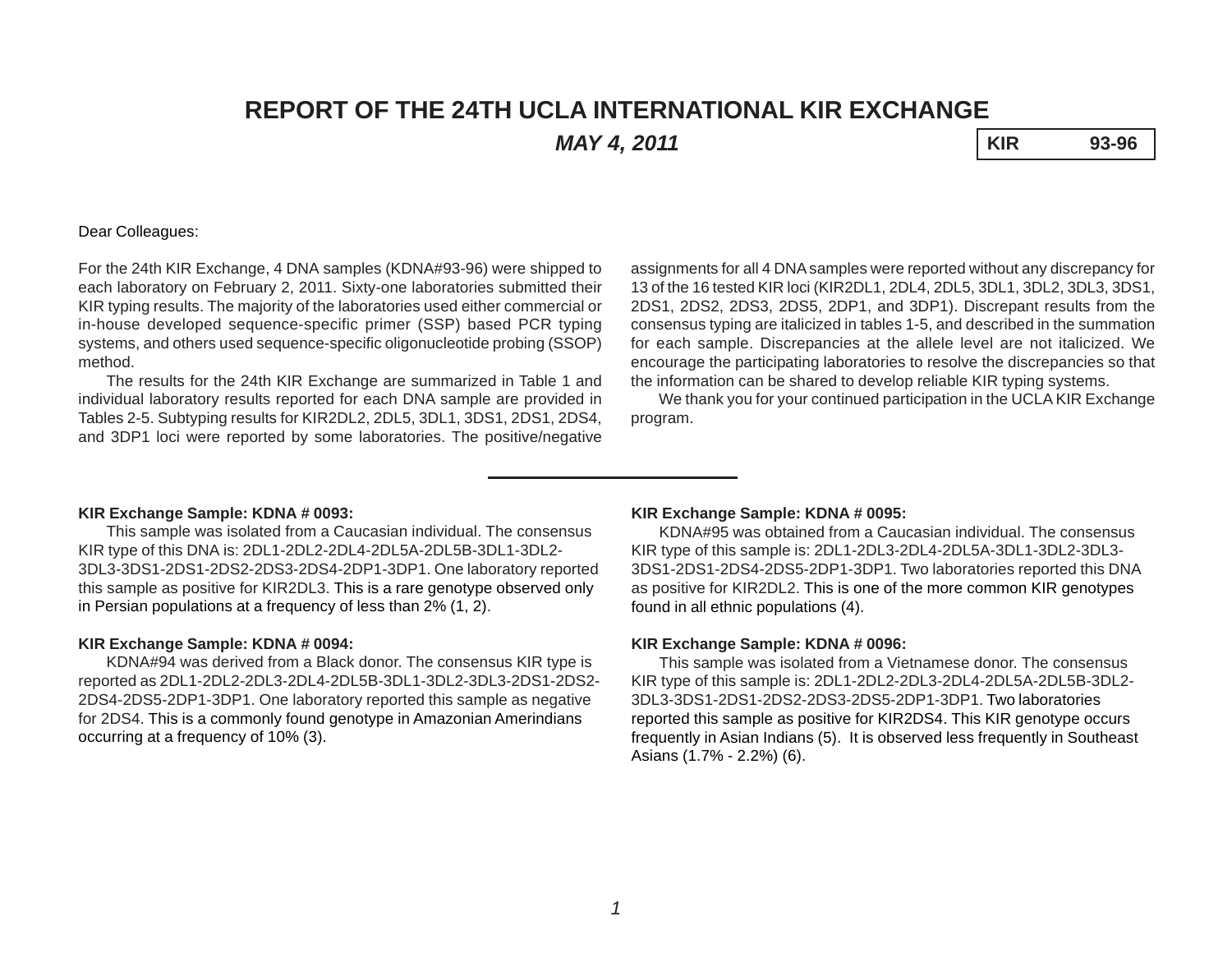# **References**

- 1. Ashouri E, Farjadian S, Reed EF, Ghaderi A, and Rajalingam R. KIR gene content diversity in four Iranian populations. *Immunogenetics 2009,61:483-492*.
- 2. Kulkarni S, Single RM, Martin MP, Rajalingam R, Badwe R, Joshi N, Carrington M. Comparison of the rapidly evolving KIR locus in Parsis and natives of India. *Immunogenetics 2008, 60: 121-129.*
- 3. Ewerton PD, Leite Mde M, Magalhaes M, Sena L, Melo dos Santos EJ. Amazonian Amerindians exhibit high variability of KIR profiles. *Immunogenetics 2007, 59: 625-630*.
- 4. Yawata M, Yawata N, Abi-Rached L, and Parham P. Variation within the human killer cell immunoglobulin-like receptor (KIR) gene family. *Crit Rev Immunol 2002, 22:463-482*.
- 5. Rajalingam R, Du Z, Meenagh A, Luo L, Kavitha VJ, Pavithra-Arulvani R, Vidhyalakshmi A, Sharma SK, I. Balazs, Reed EF, Pitchappan RM, and Middleton D. Distinct diversity of KIR genes in three southern Indian populations: comparison with world populations revealed a link between KIR gene content and pre-historic human migrations. *Immunogenetics 2008, 60:207-217.*
- 6. Norman, P. J., C. V. Carrington, M. Byng, L. D. Maxwell, M. D. Curran, H. A. Stephens, D. Chandanayingyong, D. H. Verity, K. Hameed, D. D. Ramdath, and R. W. Vaughan. 2002. Natural killer cell immunoglobulinlike receptor (KIR) locus profiles in African and South Asian populations. *Genes Immun 3:86*.

*Arlene Locke, Marie Lau, Elaine F. Reed, and Rajalingam Raja NEXT MAILING DATE: August 3, 2011*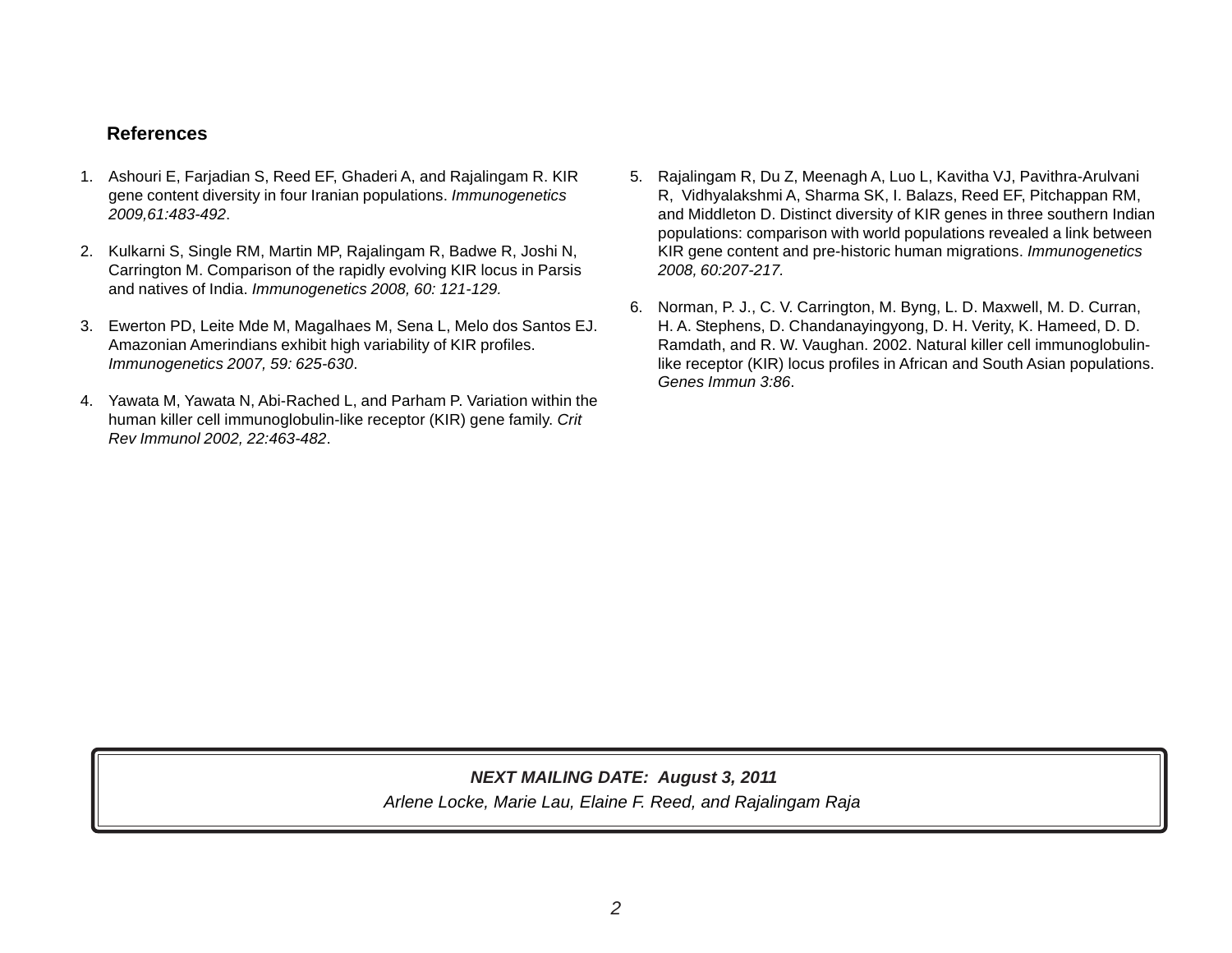|                   |            |                       |                      |                                        |                       |                      | Table 1. Summary of the 24th KIR Exchange (KDNA#93-96)                                                                                                                                                  |                                                      |                      |                      |                                       |                                   |             |             |                                                                                                                                                                                                                 |             |                      |                                                                                                                  |
|-------------------|------------|-----------------------|----------------------|----------------------------------------|-----------------------|----------------------|---------------------------------------------------------------------------------------------------------------------------------------------------------------------------------------------------------|------------------------------------------------------|----------------------|----------------------|---------------------------------------|-----------------------------------|-------------|-------------|-----------------------------------------------------------------------------------------------------------------------------------------------------------------------------------------------------------------|-------------|----------------------|------------------------------------------------------------------------------------------------------------------|
| <b>KIR</b><br>Ex. | <b>DNA</b> | $#$ reporting<br>labs | <b>2DL1</b>          | 2DL2                                   | 2DL3                  | <b>2DL4</b>          | <b>2DL5</b>                                                                                                                                                                                             | 3DL1                                                 | 3DL <sub>2</sub>     | 3DL3                 | 3DS1                                  | <b>2DS1</b>                       | <b>2DS2</b> | <b>2DS3</b> | <b>2DS4</b>                                                                                                                                                                                                     | <b>2DS5</b> | <b>2DP1</b>          | 3DP1                                                                                                             |
|                   | #0093      | 61                    | <b>POS</b>           | <b>POS</b><br>$*001-$<br>*003/*005 [2] | <b>NEG</b><br>POS [1] | <b>POS</b><br>NT [2] | <b>POS</b><br>A, B [14]<br>A*001/*005, B*002-<br>*004/*006 [1]<br>A*001/*005, B*002-<br>*004/*006/*007 [1]<br>A*001/*005,<br>B*002/*004/*007 [1]<br>A*005, B*002 [1]<br>A*005, B*002/*009/*010<br>$[1]$ | <b>POS</b><br>$*004$ [1]<br>*00401 [1]<br>$*021$ [1] | <b>POS</b><br>NT [1] | <b>POS</b><br>NT [2] | POS<br>$*01301$<br>[1]                | POS<br>$*002-$<br>$*004$ [1]      | POS         | <b>POS</b>  | POS<br>DEL [10]<br>*003-*007 [6]<br>*003/*004/*006/*007 [5]<br>*003/*004/*006/*007/*009 [2]<br>*00103, *003/*004/*006-*009 [2]<br>$*003$ [1]<br>*003/*004/*006 [1]<br>*003/*006-*009,*003/*006-*009 [1]         | <b>NEG</b>  | POS<br>NT [3]        | <b>POS</b><br>*003 [13]<br><b>DEL</b> [5]<br>*003/*005/*006 [2]<br>*001- *006 [1]<br>*00301/*00302 [1]<br>NT [3] |
| #24               | #0094      | 61                    | <b>POS</b>           | <b>POS</b><br>*001-*003/<br>$*005$ [2] | <b>POS</b>            | <b>POS</b><br>NT [2] | <b>POS</b><br>B [15]<br>B*002-*004/*006/*007 [2] *00501 [1]<br>B*002-*004/*006 [1]<br>B*002/*004/*007 [1]<br>B*002/*004/*007/*008 [1]<br>B*003/*004/*006-<br>*008/*011 [1]                              | <b>POS</b><br>$*005$ [1]                             | <b>POS</b><br>NT [1] | <b>POS</b><br>NT [2] | <b>NEG</b>                            | <b>POS</b><br>$*002-$<br>*004 [1] | <b>POS</b>  | <b>NEG</b>  | POS<br><b>DEL</b> [10]<br>*003-*007 [6]<br>*003/*004/*006/*007 [4]<br>*003/*004/*006/*007/*009 [2]<br>*00103, *003/*004/*006-*009 [2]<br>*003 [1]<br>*003/*004/*006 [1]<br>*003/*006-*009 [1]<br><b>NEG [1]</b> | <b>POS</b>  | <b>POS</b><br>NT [3] | <b>POS</b><br>*003 [13]<br><b>DEL</b> [5]<br>*003/ *005/ *006 [2]<br>*00301/*00302 [21]<br>NT [3]                |
|                   | #0095      | 61                    | <b>POS</b><br>NT [1] | <b>NEG</b><br>POS [2]                  | <b>POS</b>            | <b>POS</b><br>NT [2] | <b>POS</b><br>A[16]<br>A*001/*005 [4]<br>A*001 [2]                                                                                                                                                      | <b>POS</b><br>$*005$ [1]<br>*00501 [1]               | POS<br>NT [1]        | <b>POS</b><br>NT [2] | <b>POS</b><br>*01301<br>[1]<br>NT [1] | <b>POS</b><br>$*002-$<br>*004 [1] | <b>NEG</b>  | <b>NEG</b>  | POS<br>DEL [10]<br>*003-*007 [6]<br>*003/*004/*006/*007 [5]<br>*00103, *003/*004/*006-*009 [2]<br>$*003$ [1]<br>*003/*004/*006 [1]                                                                              | <b>POS</b>  | POS<br>NT [3]        | <b>POS</b><br>*003 [13]<br><b>DEL</b> [5]<br>*003/ *005/ *006 [2]<br>*00301/*00302 [1]<br>NT [3]                 |
|                   | #0096      | 61                    | <b>POS</b>           | <b>POS</b><br>*001- *003/<br>$*005[2]$ | <b>POS</b>            | <b>POS</b><br>NT [2] | <b>POS</b><br>A, B [14]<br>A*001/*005, B*002-<br>*004/*006 [1]<br>A*001/*005, B*002-<br>*004/*006-*011 [1]<br>A*001/*005.<br>B*002/*004/*007 [1]<br>A*005, B*006 [1]<br>B*002-*004/*006-*007 [1]        | <b>NEG</b>                                           | <b>POS</b><br>NT [1] | <b>POS</b><br>NT [2] | <b>POS</b><br>*01301<br>[1]           | POS<br>$*002-$<br>$*004$ [1]      | <b>POS</b>  | <b>POS</b>  | <b>NEG</b><br>POS [2]                                                                                                                                                                                           | <b>POS</b>  | <b>POS</b><br>NT [3] | <b>POS</b><br>$*003$ [13]<br><b>DEL</b> [5]<br>*003/ *005/ *006 [2]<br>*00301/*00302 [1]<br>NT [3]               |

### **KEY for Table 1**

[ ] - number of labs reporting allele assignment/POS/NEG/NT POS - Presence of gene NEG - Absence of gene NT - Not typed italics - assignment different from consensus

## **KEY for Tables 2-5**

italics - assignment different from consensus

SSP - Sequence-specific priming-based typing

SSOP - Sequence-specific oligonucleotide probing-based typing

RSSOP - Reverse Sequence-specific oligonucleotide probing-based typing

SBT - Sequencing-based typing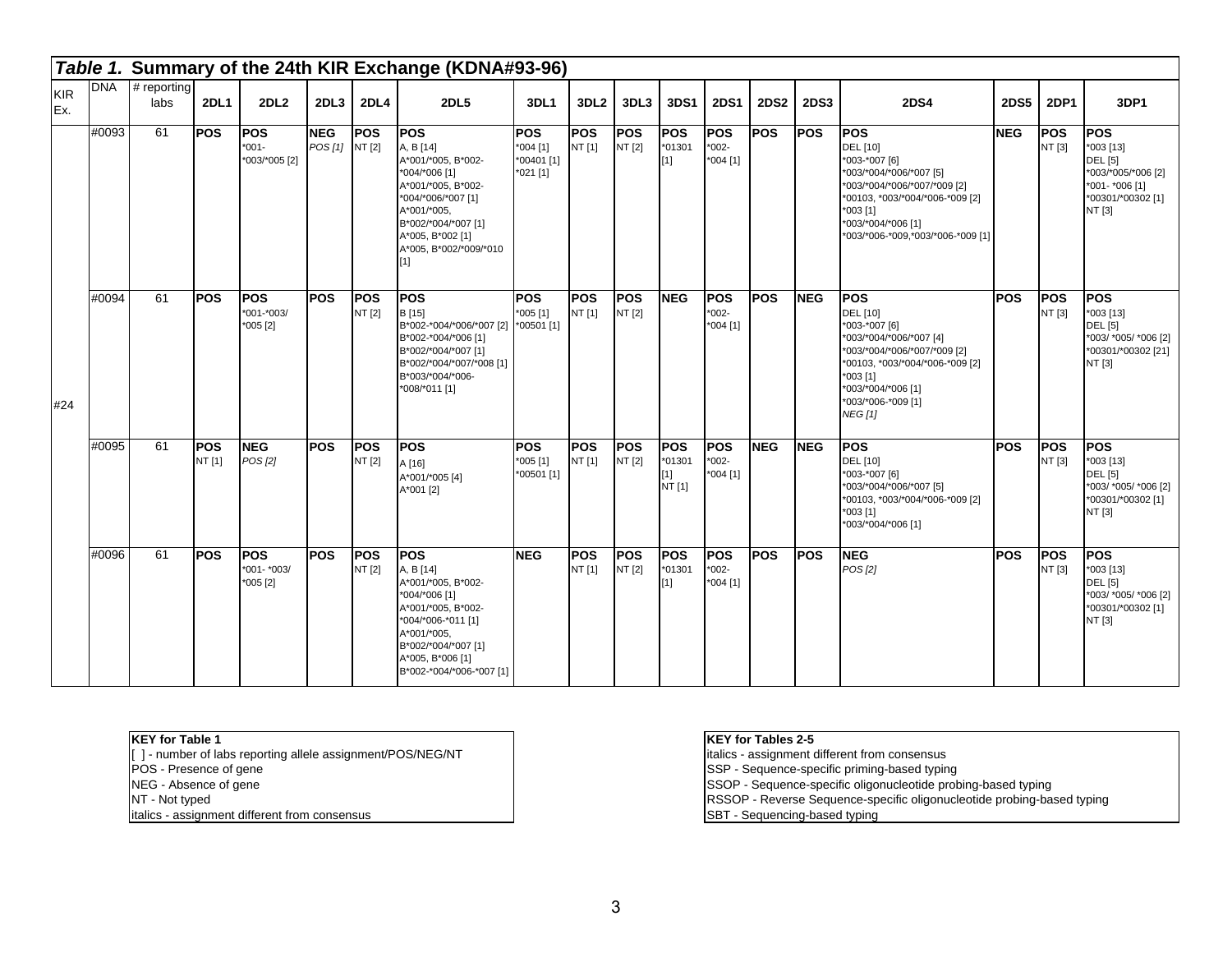| Table 2. KIR Exchange Sample: KDNA #93 (Caucasian) |                    |             |                          |             |                                        |                    |             |             |             |                    |                    |                    |                            |                           |             |                |                             |
|----------------------------------------------------|--------------------|-------------|--------------------------|-------------|----------------------------------------|--------------------|-------------|-------------|-------------|--------------------|--------------------|--------------------|----------------------------|---------------------------|-------------|----------------|-----------------------------|
|                                                    |                    |             |                          |             |                                        |                    |             |             |             |                    |                    |                    |                            |                           |             |                |                             |
| <b>CTR Investigator Name</b><br>5488 Adams, Sharon | <b>2DL1</b><br>POS | 2DL2<br>POS | 2DL3<br><b>NEG</b>       | 2DL4<br>POS | <b>2DL5</b><br>POS                     | <b>3DL1</b><br>POS | 3DL2<br>POS | 3DL3<br>POS | 3DS1<br>POS | <b>2DS1</b><br>POS | <b>2DS2</b><br>POS | <b>2DS3</b><br>POS | <b>2DS4</b><br>$*003-*007$ | <b>2DS5</b><br><b>NEG</b> | 2DP1<br>POS | 3DP1<br>$*003$ | <b>METHOD</b><br><b>SSP</b> |
| 16 Askar, Medhat                                   | POS                | POS         | <b>NEG</b>               | POS         | A, B                                   | POS                | POS         | POS         | POS         | POS                | POS                | POS                | <b>DEL</b>                 | <b>NEG</b>                | POS         | POS            | SSOP,SSP                    |
|                                                    |                    |             |                          |             |                                        |                    |             |             |             |                    |                    |                    | *003/ *004/                |                           |             |                |                             |
| 8050 Baxter-Lowe, Lee                              | POS                | POS         | <b>NEG</b>               | POS         | POS                                    | POS                | POS         | POS         | POS         | POS                | POS                | POS                | *006/ *007                 | <b>NEG</b>                | POS         | $*003$         | SSP                         |
|                                                    |                    |             |                          |             |                                        |                    |             |             |             |                    |                    |                    |                            |                           |             | $*003/$        |                             |
|                                                    |                    |             |                          |             |                                        |                    |             |             |             |                    |                    |                    |                            |                           |             | $*005/$        |                             |
| 8025 Carrington&Marti                              | POS                | POS         | <b>NEG</b>               | POS         | A, B                                   | POS                | POS         | POS         | POS         | POS                | POS                | POS                | <b>DEL</b>                 | <b>NEG</b>                | POS         | $*006$         | SSP                         |
| 785 Chan, Soh Ha                                   | POS                | POS         | <b>NEG</b>               | POS         | POS                                    | POS                | POS         | POS         | POS         | POS                | POS                | POS                | POS                        | <b>NEG</b>                | POS         | POS            | RT-PCR                      |
| 3224 Chen, Dong-Feng                               | POS                | POS         | <b>NEG</b>               | POS         | POS                                    | POS                | POS         | POS         | POS         | POS                | POS                | POS                | POS                        | <b>NEG</b>                | POS         | POS            | SSP,SSOP                    |
| 3632 Colombe, Beth                                 | POS                | POS         | <b>NEG</b>               | POS         | A, B                                   | POS                | POS         | POS         | POS         | POS                | POS                | POS                | POS                        | <b>NEG</b>                | POS         | POS            | <b>SSP</b>                  |
| 189 Crowe. Deborah                                 | POS                | POS         | <b>NEG</b>               | POS         | A*001/ *005.<br>B*002/ *004/<br>$*007$ | POS                | POS         | POS         | POS         | POS                | POS                | POS                | *003/ *004/<br>*006/ *007  | <b>NEG</b>                | POS         | $*003$         | SSP                         |
| 8031 Dinauer, David                                | POS                | POS         | <b>NEG</b>               | POS         | A, B                                   | POS                | POS         | POS         | POS         | POS                | POS                | POS                | DEL                        | <b>NEG</b>                | POS         | <b>DEL</b>     | <b>SSP</b>                  |
| 3428 Eckels/Utah                                   | POS                | POS         | <b>NEG</b>               | POS         | POS                                    | POS                | POS         | POS         | POS         | POS                | POS                | POS                | POS                        | <b>NEG</b>                | POS         | POS            | SSOP                        |
| 4251 Ellis, Thomas                                 | <b>POS</b>         | POS         | <b>NEG</b>               | POS         | POS                                    | POS                | POS         | POS         | POS         | POS                | POS                | POS                | POS                        | <b>NEG</b>                | POS         | POS            | <b>SSOP</b>                 |
|                                                    |                    |             |                          |             |                                        |                    |             |             |             |                    |                    |                    | *003/ *004/                |                           |             |                |                             |
| 8051 Endres, Robert                                | POS                | POS         | <b>NEG</b>               | POS         | A, B                                   | POS                | POS         | POS         | POS         | POS                | POS                | POS                | *006/ *007                 | <b>NEG</b>                | POS         | $*003$         | SSP                         |
| 2549 Fagoaga, Omar                                 | POS                | POS         | <b>NEG</b>               | POS         | A, B                                   | POS                | POS         | POS         | POS         | POS                | POS                | POS                | <b>DEL</b>                 | <b>NEG</b>                | POS         | <b>DEL</b>     | <b>SSP</b>                  |
|                                                    |                    |             |                          |             |                                        |                    |             |             |             |                    |                    |                    | *003/ *006-                |                           |             |                |                             |
|                                                    |                    |             |                          |             |                                        |                    |             |             |             |                    |                    |                    | *009, *003/                |                           |             |                |                             |
| 8038 Fernandez-Vina&                               | POS                | POS         | <b>NEG</b>               | POS         | POS                                    | POS                | POS         | POS         | POS         | POS                | POS                | POS                | *006-*009                  | <b>NEG</b>                | POS         | POS            | SSOP                        |
| 762 Fischer&Mayr                                   | POS                | POS         | <b>NEG</b>               | POS         | POS                                    | POS                | POS         | POS         | POS         | POS                | POS                | POS                | $*003.*007$                | <b>NEG</b>                | POS         | $*003$         | <b>SSP</b>                  |
| 8047 Fuessel.Monika                                | POS                | POS         | <b>NEG</b>               | POS         | POS                                    | POS                | POS         | POS         | POS         | POS                | POS                | POS                | POS                        | <b>NEG</b>                | POS         | POS            | SSP                         |
| 8026 Gardiner, Clair M.                            | POS                | POS         | <b>NEG</b>               | POS         | POS                                    | POS                | POS         | POS         | POS         | POS                | POS                | POS                | POS                        | <b>NEG</b>                | POS         | POS            | <b>SSP</b>                  |
| 8040 Gladman/Pellett/P                             | POS                | POS         | <b>NEG</b>               | POS         | POS                                    | POS                | POS         | POS         | POS         | POS                | POS                | POS                | POS                        | <b>NEG</b>                | POS         | POS            | <b>SSP</b>                  |
| 234 Gomez, Carmen                                  | POS<br>POS         | POS<br>POS  | <b>NEG</b><br><b>NEG</b> | POS<br>POS  | POS<br>POS                             | POS<br>POS         | POS<br>POS  | POS<br>POS  | POS<br>POS  | POS<br>POS         | POS<br>POS         | POS<br>POS         | POS<br>POS                 | <b>NEG</b><br><b>NEG</b>  | POS<br>POS  | POS<br>POS     | SSOP                        |
| 1694 Gottwald&Hesse<br>4985 Graff, Ralph J.        | POS                | POS         | <b>NEG</b>               | POS         | A, B                                   | POS                | POS         | POS         | POS         | POS                | POS                | POS                | $*003 - *007$              | <b>NEG</b>                | POS         | $*003$         | <b>SSP</b><br><b>SSP</b>    |
|                                                    |                    |             |                          |             |                                        |                    |             |             |             |                    |                    |                    | *003/ *004/                |                           |             |                |                             |
| 8041 Han, Hoon                                     | POS                | POS         | <b>NEG</b>               | POS         | POS                                    | POS                | POS         | POS         | POS         | POS                | POS                | POS                | $*006$                     | <b>NEG</b>                | POS         | $*003$         | SSP                         |
| 1461 Hidajat, M.                                   | POS                | POS         | <b>NEG</b>               | POS         | POS                                    | POS                | POS         | POS         | POS         | POS                | <b>POS</b>         | POS                | <b>DEL</b>                 | <b>NEG</b>                | POS         | $*003$         | SSP                         |
| 5000 Hsu, Susan H.                                 | POS                | POS         | <b>NEG</b>               | POS         | POS                                    | POS                | POS         | POS         | POS         | POS                | POS                | POS                | POS                        | <b>NEG</b>                | POS         | POS            | SSOP, SSP                   |
| 2344 Hurley&Hartzman                               | POS                | POS         | <b>NEG</b>               | POS         | POS                                    | POS                | POS         | POS         | POS         | POS                | POS                | POS                | POS                        | <b>NEG</b>                | POS         | POS            | SSP, SSOP                   |
| 3261 Iwaki, Yui                                    | POS                | POS         | <b>NEG</b>               | POS         | POS                                    | POS                | POS         | POS         | POS         | POS                | POS                | POS                | POS                        | <b>NEG</b>                | POS         | POS            | <b>SSP</b>                  |
| 8035 Kanangat, Siva                                | POS                | POS         | <b>NEG</b>               | POS         | POS                                    | POS                | POS         | POS         | POS         | POS                | POS                | POS                | POS                        | <b>NEG</b>                | POS         | POS            | SSOP                        |
| 4337 Kim, Tai-Gyu                                  | POS                | POS         | <b>NEG</b>               | POS         | POS                                    | POS                | POS         | POS         | POS         | POS                | POS                | POS                | POS                        | <b>NEG</b>                | POS         | POS            | <b>SSP</b>                  |
| 8046 Kusnierczyk, Piot                             | POS                | POS         | <b>NEG</b>               | POS         | POS                                    | POS                | POS         | POS         | POS         | POS                | POS                | <b>POS</b>         | <b>DEL</b>                 | <b>NEG</b>                | <b>NT</b>   | <b>NT</b>      | SSP                         |
| 278 Lee, Jar-How                                   | POS                | POS         | <b>NEG</b>               | POS         | POS                                    | POS                | POS         | POS         | POS         | POS                | POS                | POS                | POS                        | <b>NEG</b>                | POS         | POS            | <b>SSOP</b>                 |
|                                                    |                    | $*001 -$    |                          |             |                                        |                    |             |             |             |                    |                    |                    | $*00103,$                  |                           |             |                |                             |
|                                                    |                    | $*003/$     |                          |             |                                        |                    |             |             |             |                    |                    |                    | *003/ *004/                |                           |             |                |                             |
| 1108 Linke, Robert                                 | POS                | $*005$      | <b>NEG</b>               | POS         | POS                                    | POS                | POS         | POS         | POS         | POS                | POS                | POS                | *006-*009                  | <b>NEG</b>                | POS         | POS            | SSOP                        |
| 8067 Marino, Susan R.                              | POS                | POS         | <b>NEG</b>               | POS         | A, B                                   | POS                | POS         | POS         | POS         | POS                | POS                | POS                | POS                        | <b>NEG</b>                | POS         | POS            | SSP,SSOP                    |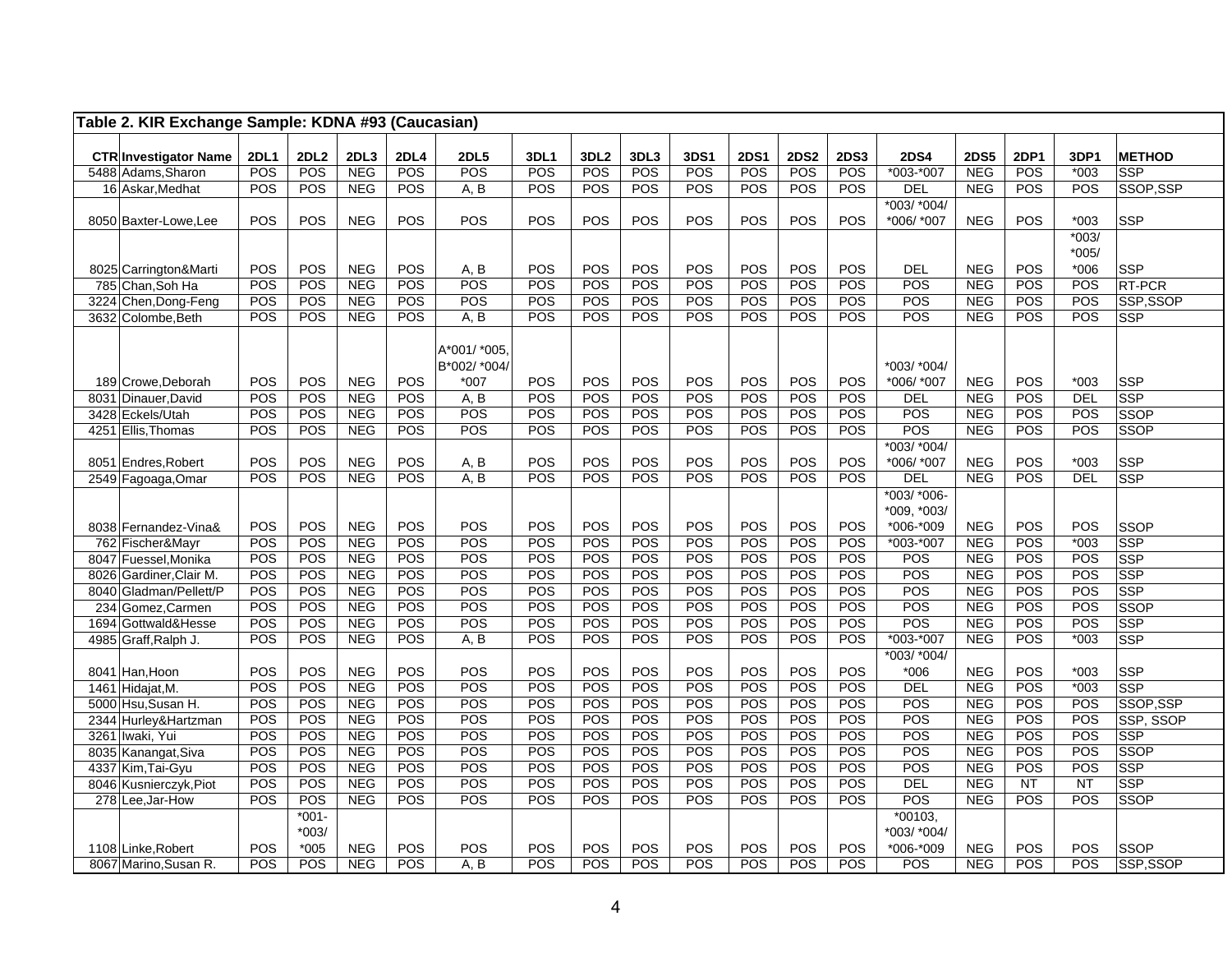| Table 2. KIR Exchange Sample: KDNA #93 (Caucasian) |             |                   |                          |                  |                        |             |                  |                  |            |             |             |             |                          |                          |                  |                    |                           |
|----------------------------------------------------|-------------|-------------------|--------------------------|------------------|------------------------|-------------|------------------|------------------|------------|-------------|-------------|-------------|--------------------------|--------------------------|------------------|--------------------|---------------------------|
| <b>CTR Investigator Name</b>                       | <b>2DL1</b> | 2DL <sub>2</sub>  | 2DL3                     | 2DL4             | <b>2DL5</b>            | <b>3DL1</b> | 3DL <sub>2</sub> | 3DL3             | 3DS1       | <b>2DS1</b> | <b>2DS2</b> | <b>2DS3</b> | <b>2DS4</b>              | <b>2DS5</b>              | <b>2DP1</b>      | 3DP1               | <b>METHOD</b>             |
|                                                    |             |                   |                          |                  |                        |             |                  |                  |            |             |             |             | *003/ *004/              |                          |                  |                    |                           |
| 5142 Marsh, Steven                                 | POS         | POS               | <b>NEG</b>               | POS              | POS                    | $*021$      | POS              | POS              | *01301     | POS         | POS         | POS         | *006/ *007/<br>$*009$    | <b>NEG</b>               | POS              | $*003. -$          | SSP, SBT                  |
| 733 Mytilineos, Joanni                             | POS         | POS               | <b>NEG</b>               | POS              | POS                    | POS         | POS              | POS              | POS        | POS         | POS         | POS         | POS                      | <b>NEG</b>               | POS              | POS                | <b>SSP</b>                |
| 8039 Noreen, Harriet                               | POS         | POS               | <b>NEG</b>               | POS              | POS                    | POS         | POS              | POS              | POS        | POS         | POS         | POS         | POS                      | <b>NEG</b>               | POS              | POS                | <b>SSOP</b>               |
| 8022 Olerup, Olle                                  | POS         | POS               | <b>NEG</b>               | POS              | POS                    | POS         | POS              | POS              | POS        | POS         | POS         | POS         | POS                      | <b>NEG</b>               | POS              | POS                | <b>SSP</b>                |
| 3966 Permpikul&Vejba                               | POS         | POS               | <b>NEG</b>               | POS              | POS                    | POS         | POS              | POS              | POS        | POS         | POS         | POS         | POS                      | <b>NEG</b>               | POS              | POS                | <b>SSP</b>                |
| 8030 Poulton, Kay V.                               | <b>POS</b>  | POS               | <b>NEG</b>               | POS              | POS                    | POS         | POS              | POS              | POS        | POS         | POS         | POS         | POS                      | <b>NEG</b>               | POS              | POS                | SSOP                      |
|                                                    |             | $*001 -$          |                          |                  |                        |             |                  |                  |            |             |             |             | $*00103,$                |                          |                  |                    |                           |
|                                                    | POS         | $*003/$<br>$*005$ | <b>NEG</b>               | POS              | POS                    | POS         | POS              | POS              | POS        | POS         | POS         | POS         | *003/ *004/<br>*006-*009 | <b>NEG</b>               | POS              | POS                |                           |
| 8057 Ray&Balazs<br>3753 Reed&Rajalingam            | POS         | POS               | <b>NEG</b>               | POS              | POS                    | POS         | POS              | POS              | POS        | POS         | POS         | POS         | POS                      | <b>NEG</b>               | POS              | POS                | SSOP<br><b>SSOP</b>       |
| 8060 Rost&Klein                                    | <b>POS</b>  | POS               | <b>NEG</b>               | POS              | POS                    | POS         | POS              | POS              | POS        | POS         | POS         | POS         | POS                      | <b>NEG</b>               | POS              | POS                | <b>SSOP</b>               |
|                                                    |             |                   |                          |                  |                        |             |                  |                  |            |             |             |             | *003/ *004/              |                          |                  |                    |                           |
| 3410 Schroeder, M.L.                               | POS         | POS               | <b>NEG</b>               | POS              | A, B                   | POS         | POS              | POS              | POS        | POS         | POS         | POS         | *006/ *007               | <b>NEG</b>               | POS              | $*003$             | SSP                       |
|                                                    |             |                   |                          |                  | A*005,                 |             |                  |                  |            |             |             |             |                          |                          |                  |                    |                           |
| 1426 Senitzer, David                               | POS         | POS               | <b>NEG</b>               | POS              | B*002                  | $*00401$    | POS              | POS              | POS        | POS         | POS         | POS         | <b>DEL</b>               | <b>NEG</b>               | POS              | POS                | <b>MULTIPLEX SSP</b>      |
| 791 Stasnty, Peter                                 | POS         | POS               | <b>NEG</b>               | POS              | A, B                   | POS         | POS              | POS              | POS        | POS         | <b>POS</b>  | POS         | *003-*007                | <b>NEG</b>               | POS              | $*003$             | <b>SSP</b>                |
|                                                    |             |                   |                          |                  | A*005,<br>B*002/ *009/ |             |                  |                  |            |             |             |             |                          |                          |                  | $*003/$<br>$*005/$ |                           |
| 769 Tavoularis, Sofia                              | POS         | POS               | <b>NEG</b>               | <b>POS</b>       | $*010$                 | POS         | POS              | POS              | POS        | POS         | POS         | <b>POS</b>  | <b>DEL</b>               | <b>NEG</b>               | POS              | $*006$             | SSOP,SSP                  |
| 230 Thoni, Deborah                                 | POS         | POS               | <b>NEG</b>               | POS              | POS                    | POS         | POS              | POS              | POS        | POS         | POS         | POS         | POS                      | <b>NEG</b>               | POS              | POS                | SSOP                      |
|                                                    |             |                   |                          |                  |                        |             |                  |                  |            |             |             |             |                          |                          |                  |                    |                           |
|                                                    |             |                   |                          |                  |                        |             |                  |                  |            |             |             |             |                          |                          |                  |                    |                           |
|                                                    |             |                   |                          |                  | A*001/ *005.           |             |                  |                  |            |             |             |             |                          |                          |                  |                    |                           |
|                                                    |             |                   |                          |                  | B*002-*004/            |             |                  |                  |            |             |             |             | *003/ *004/              |                          |                  | *00301/            |                           |
| 747 Tiercy, Jean-Marie                             | POS<br>POS  | POS<br>POS        | <b>NEG</b><br><b>NEG</b> | POS<br>POS       | *006/ *007<br>POS      | POS<br>POS  | POS<br>POS       | POS<br>POS       | POS<br>POS | POS<br>POS  | POS<br>POS  | POS<br>POS  | *006/ *007<br>POS        | <b>NEG</b><br><b>NEG</b> | POS<br>POS       | *00302<br>POS      | SSP                       |
| 5451 Tilanus, Marcel<br>4021 Trachtenberg, Eliz    | POS         | POS               | <b>NEG</b>               | POS              | POS                    | POS         | POS              | POS              | POS        | POS         | POS         | POS         | POS                      | <b>NEG</b>               | POS              | POS                | <b>SSOP</b><br><b>SSP</b> |
| 8024 Trowsdale, John                               | POS         | POS               | <b>NEG</b>               | <b>NT</b>        | POS                    | POS         | <b>NT</b>        | <b>NT</b>        | POS        | POS         | POS         | POS         | DEL                      | <b>NEG</b>               | POS              | DEL                | <b>SSP</b>                |
|                                                    |             |                   |                          |                  |                        |             |                  |                  |            |             |             |             |                          |                          |                  |                    |                           |
|                                                    |             |                   |                          |                  | A*001/ *005.           |             |                  |                  |            |             |             |             | *003/ *004/              |                          |                  |                    |                           |
|                                                    |             |                   |                          |                  | B*002-*004/            |             |                  |                  |            | $*002-$     |             |             | *006/ *007/              |                          |                  | $*001 -$           |                           |
| 5462 Turner, E.V.                                  | POS         | POS               | <b>NEG</b>               | POS              | $*006$                 | $*004$      | POS              | POS              | POS        | $*004$      | POS         | POS         | $*009$                   | <b>NEG</b>               | POS              | $*006$             | SSP                       |
| 8053 Tyan, Dolly                                   | POS         | POS               | <b>NEG</b>               | POS              | A, B                   | POS         | POS              | POS              | POS        | POS         | POS         | POS         | *003-*007                | <b>NEG</b>               | POS              | $*003$             | SSP                       |
| 8028 Uhrberg, Markus<br>3775 Vidan-Jeras, Blan     | POS<br>POS  | POS<br>POS        | POS<br><b>NEG</b>        | <b>NT</b><br>POS | POS<br>A, B            | POS<br>POS  | POS<br>POS       | <b>NT</b><br>POS | POS<br>POS | POS<br>POS  | POS<br>POS  | POS<br>POS  | POS<br>POS               | <b>NEG</b><br><b>NEG</b> | <b>NT</b><br>POS | <b>NT</b><br>POS   | <b>SSP</b><br><b>SSP</b>  |
| 8023 Vilches, Carlos                               | POS         | POS               | <b>NEG</b>               | POS              | POS                    | POS         | POS              | POS              | POS        | POS         | POS         | POS         | POS                      | <b>NEG</b>               | POS              | DEL                | <b>SSP</b>                |
| 705 Watkins, David I.                              | POS         | POS               | <b>NEG</b>               | POS              | A, B                   | POS         | POS              | POS              | POS        | POS         | POS         | POS         | DEL                      | <b>NEG</b>               | POS              | <b>DEL</b>         | <b>SSP</b>                |
| 3186 Watson, Narelle                               | POS         | POS               | <b>NEG</b>               | POS              | POS                    | POS         | POS              | POS              | POS        | POS         | POS         | POS         | POS                      | <b>NEG</b>               | POS              | POS                | <b>SSP</b>                |
| 124 Witt, Campbell                                 | POS         | POS               | <b>NEG</b>               | POS              | POS                    | POS         | POS              | POS              | POS        | POS         | POS         | POS         | $*003$                   | <b>NEG</b>               | <b>NT</b>        | <b>NT</b>          | <b>MULTIPLEX SSP</b>      |
| 1466 Yu, Neng                                      | POS         | POS               | <b>NEG</b>               | POS              | POS                    | POS         | POS              | POS              | POS        | POS         | POS         | POS         | POS                      | <b>NEG</b>               | POS              | POS                | <b>SSOP</b>               |
| 5282 Yu, Neng                                      | POS         | POS               | <b>NEG</b>               | POS              | POS                    | POS         | POS              | POS              | POS        | POS         | POS         | POS         | POS                      | <b>NEG</b>               | POS              | POS                | <b>SSP</b>                |
| 713 Zachary, Andrea                                | POS         | POS               | <b>NEG</b>               | POS              | A, B                   | POS         | POS              | POS              | POS        | POS         | <b>POS</b>  | POS         | *003-*007                | <b>NEG</b>               | POS              | $*003$             | <b>SSP</b>                |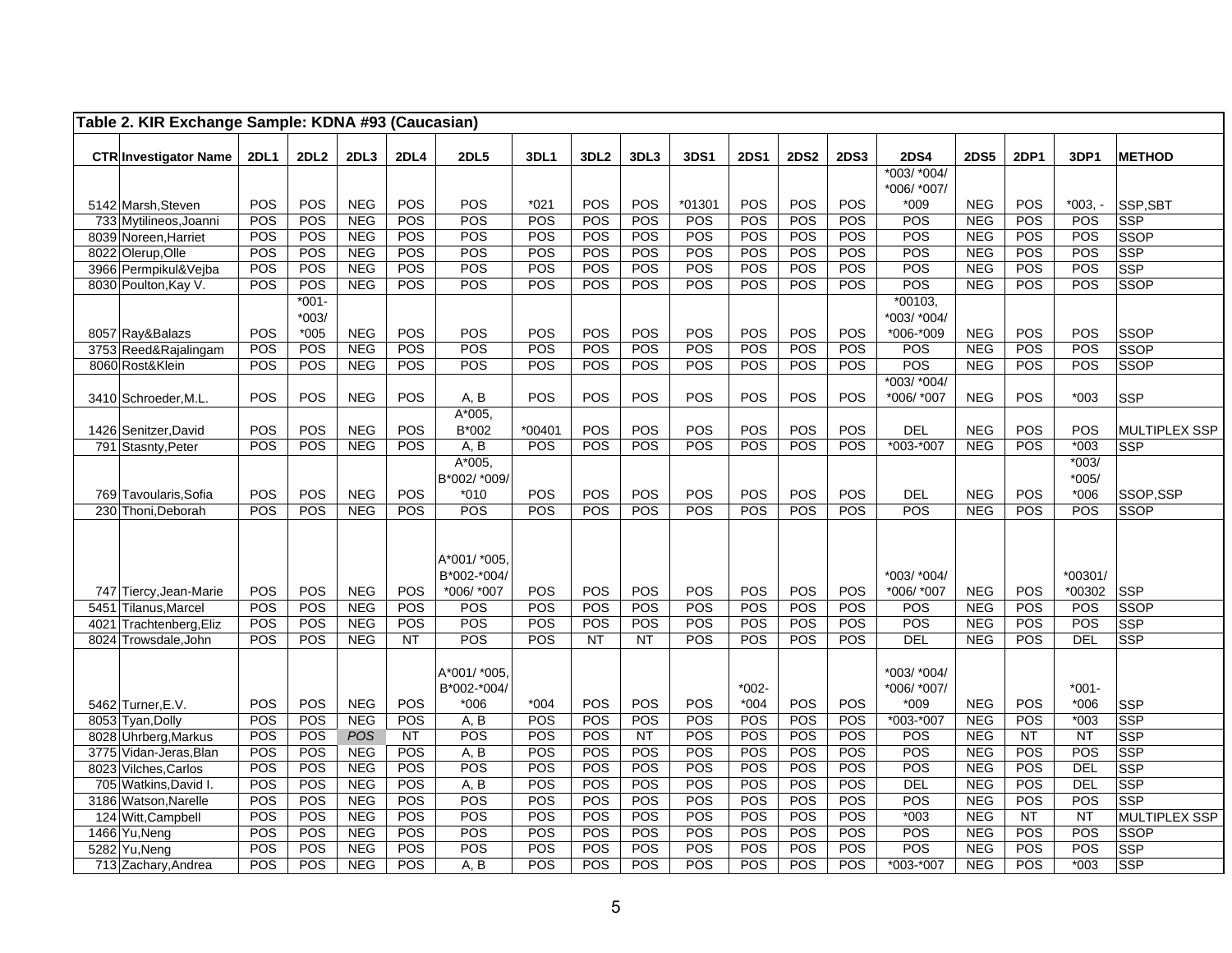| Table 3. KIR Exchange Sample: KDNA #94(Black) |             |                    |             |                    |                         |             |                  |             |                          |                    |                    |                           |                          |                    |                    |                      |                           |
|-----------------------------------------------|-------------|--------------------|-------------|--------------------|-------------------------|-------------|------------------|-------------|--------------------------|--------------------|--------------------|---------------------------|--------------------------|--------------------|--------------------|----------------------|---------------------------|
|                                               |             |                    |             |                    |                         |             |                  |             |                          |                    |                    |                           |                          |                    |                    |                      |                           |
| <b>CTR Investigator Name</b>                  | <b>2DL1</b> | <b>2DL2</b><br>POS | 2DL3<br>POS | <b>2DL4</b><br>POS | <b>2DL5</b>             | 3DL1<br>POS | 3DL <sub>2</sub> | 3DL3<br>POS | 3DS1<br><b>NEG</b>       | <b>2DS1</b><br>POS | <b>2DS2</b><br>POS | <b>2DS3</b><br><b>NEG</b> | <b>2DS4</b><br>*003-*007 | <b>2DS5</b><br>POS | <b>2DP1</b><br>POS | 3DP1<br>$*003$       | <b>METHOD</b>             |
| 5488 Adams, Sharon                            | POS         |                    | POS         | POS                | В<br>$\overline{B}$     |             | POS              |             |                          |                    | POS                |                           |                          |                    | POS                |                      | <b>SSP</b>                |
| 16 Askar, Medhat                              | POS         | POS                |             |                    |                         | POS         | POS              | POS         | <b>NEG</b>               | POS                |                    | NEG                       | DEL                      | POS                |                    | POS                  | SSOP, SSP                 |
|                                               |             |                    |             |                    |                         |             |                  |             |                          |                    |                    |                           |                          |                    |                    |                      |                           |
|                                               |             |                    |             |                    | B*002-*004/             |             |                  |             |                          |                    |                    |                           | *003/ *004/              |                    |                    |                      |                           |
| 8050 Baxter-Lowe, Lee                         | POS         | POS                | POS         | POS                | *006/ *007              | POS         | POS              | POS         | <b>NEG</b>               | POS                | <b>POS</b>         | <b>NEG</b>                | *006/ *007               | POS                | POS                | $*003$               | <b>SSP</b>                |
|                                               |             |                    |             |                    |                         |             |                  |             |                          |                    |                    |                           |                          |                    |                    | *003/ *005/          |                           |
| 8025 Carrington&Marti                         | POS         | POS                | POS         | POS                | B<br>POS                | POS         | POS              | POS         | <b>NEG</b>               | POS                | POS                | <b>NEG</b>                | <b>DEL</b>               | POS                | POS                | $*006$               | <b>SSP</b>                |
| 785 Chan, Soh Ha                              | POS         | POS                | POS<br>POS  | POS                |                         | POS         | POS              | POS         | <b>NEG</b>               | POS<br>POS         | POS<br>POS         | <b>NEG</b>                | POS                      | POS                | POS<br>POS         | POS                  | <b>RT-PCR</b>             |
| 3224 Chen, Dong-Feng                          | POS         | POS                |             | POS                | POS                     | POS         | POS              | POS         | <b>NEG</b>               |                    |                    | NEG                       | POS                      | POS                |                    | POS                  | SSP,SSOP                  |
| 3632 Colombe, Beth                            | POS         | POS                | POS         | POS                | B                       | POS         | POS              | POS         | <b>NEG</b>               | POS                | POS                | NEG                       | POS                      | POS                | POS                | POS                  | <b>SSP</b>                |
|                                               |             |                    |             |                    |                         |             |                  |             |                          |                    |                    |                           |                          |                    |                    |                      |                           |
|                                               |             |                    |             |                    | B*002/ *004/            |             |                  |             |                          |                    |                    |                           |                          |                    |                    |                      |                           |
| 189 Crowe, Deborah                            | POS         | POS<br>POS         | POS         | POS<br>POS         | *007/ *008              | POS<br>POS  | POS<br>POS       | POS<br>POS  | <b>NEG</b><br><b>NEG</b> | POS<br>POS         | POS                | <b>NEG</b><br><b>NEG</b>  | <b>NEG</b>               | POS                | POS<br>POS         | $*003$<br><b>DEL</b> | SSP<br>SSP                |
| 8031 Dinauer, David                           | POS         |                    | POS         |                    | B<br>POS                |             |                  |             |                          |                    | POS                |                           | <b>DEL</b><br>POS        | POS                | POS                |                      |                           |
| 3428 Eckels/Utah                              | POS         | POS                | POS<br>POS  | POS                |                         | POS         | POS              | POS         | <b>NEG</b>               | POS                | POS                | <b>NEG</b>                |                          | POS                |                    | POS                  | <b>SSOP</b>               |
| 4251 Ellis, Thomas                            | POS         | POS                |             | POS                | POS                     | POS         | POS              | POS         | <b>NEG</b>               | POS                | POS                | NEG                       | POS                      | POS                | POS                | POS                  | <b>SSOP</b>               |
|                                               |             |                    |             |                    |                         |             |                  |             |                          |                    |                    |                           | *003/ *004/              |                    |                    |                      |                           |
| 8051 Endres, Robert                           | POS         | POS                | POS         | POS                | B                       | POS         | POS              | POS         | <b>NEG</b>               | POS                | POS                | <b>NEG</b>                | *006/ *007               | POS                | POS                | $*003$               | SSP                       |
| 2549 Fagoaga, Omar                            | POS         | POS                | POS         | POS                | $\overline{\mathsf{B}}$ | POS         | POS              | POS         | <b>NEG</b>               | POS                | POS                | <b>NEG</b>                | <b>DEL</b>               | POS                | POS                | <b>DEL</b>           | SSP                       |
|                                               |             |                    |             |                    |                         |             |                  |             |                          |                    |                    |                           | *003/ *006-              |                    |                    |                      |                           |
|                                               |             |                    |             |                    |                         |             |                  |             |                          |                    |                    |                           | *009, *003/              |                    |                    |                      |                           |
| 8038 Fernandez-Vina&                          | POS<br>POS  | POS<br>POS         | POS<br>POS  | POS<br>POS         | POS<br>В                | POS<br>POS  | POS<br>POS       | POS<br>POS  | <b>NEG</b><br><b>NEG</b> | POS<br>POS         | POS<br>POS         | <b>NEG</b><br><b>NEG</b>  | *006-*009<br>$*003.*007$ | POS<br>POS         | POS<br>POS         | POS<br>$*003$        | <b>SSOP</b><br><b>SSP</b> |
| 762 Fischer&Mayr<br>8047 Fuessel, Monika      | POS         | POS                | POS         | POS                | POS                     | POS         | POS              | POS         | <b>NEG</b>               | POS                | POS                | <b>NEG</b>                | POS                      | POS                | POS                | POS                  | <b>SSP</b>                |
| 8026 Gardiner, Clair M.                       | POS         | POS                | POS         | POS                | POS                     | POS         | POS              | POS         | <b>NEG</b>               | POS                | POS                | NEG                       | POS                      | POS                | POS                | POS                  | <b>SSP</b>                |
|                                               | POS         | POS                | POS         | POS                | POS                     | POS         | POS              | POS         | <b>NEG</b>               | POS                | POS                | <b>NEG</b>                | POS                      | POS                | POS                | POS                  | <b>SSP</b>                |
| 8040 Gladman/Pellett/P<br>234 Gomez, Carmen   | POS         | POS                | POS         | POS                | POS                     | POS         | POS              | POS         | NEG                      | POS                | POS                | <b>NEG</b>                | POS                      | POS                | POS                | POS                  | SSOP                      |
| 1694 Gottwald&Hesse                           | POS         | POS                | POS         | POS                | POS                     | POS         | POS              | POS         | <b>NEG</b>               | POS                | POS                | NEG                       | POS                      | POS                | POS                | POS                  | <b>SSP</b>                |
|                                               | POS         | POS                | POS         | POS                | B                       | POS         | POS              | POS         | <b>NEG</b>               | POS                | POS                | <b>NEG</b>                | *003-*007                | POS                | POS                | $*003$               | <b>SSP</b>                |
| 4985 Graff, Ralph J.                          |             |                    |             |                    |                         |             |                  |             |                          |                    |                    |                           | *003/ *004/              |                    |                    |                      |                           |
|                                               | POS         | POS                | POS         | POS                |                         | POS         | POS              | POS         | <b>NEG</b>               | POS                | POS                | <b>NEG</b>                |                          | POS                | POS                | $*003$               |                           |
| 8041 Han, Hoon                                |             |                    | POS         | POS                | POS                     |             | POS              |             | <b>NEG</b>               | POS                | POS                |                           | $*006$                   |                    | POS                |                      | SSP<br>SSP                |
| 1461 Hidajat, M.                              | POS<br>POS  | POS<br>POS         | POS         | POS                | B<br>POS                | POS<br>POS  | POS              | POS<br>POS  | <b>NEG</b>               | POS                | POS                | NEG<br><b>NEG</b>         | <b>DEL</b><br>POS        | POS<br>POS         | POS                | $*003$<br>POS        |                           |
| 5000 Hsu.Susan H.                             | POS         |                    |             |                    | POS                     | POS         | POS              | POS         |                          |                    |                    | <b>NEG</b>                | POS                      | POS                |                    |                      | SSOP,SSP                  |
| 2344 Hurley&Hartzman                          | POS         | POS<br>POS         | POS<br>POS  | POS<br>POS         | POS                     | POS         | POS              | POS         | <b>NEG</b><br><b>NEG</b> | POS<br>POS         | POS<br>POS         | <b>NEG</b>                | POS                      |                    | POS<br>POS         | POS<br>POS           | SSP, SSOP                 |
| 3261 Iwaki, Yui                               |             |                    |             |                    |                         |             |                  |             |                          |                    |                    |                           |                          | POS                |                    |                      | <b>SSP</b>                |
| 8035 Kanangat, Siva                           | POS         | POS                | POS         | POS                | POS                     | POS         | POS              | POS         | <b>NEG</b>               | POS                | POS                | <b>NEG</b>                | POS                      | POS                | POS                | POS                  | SSOP                      |
| 4337 Kim, Tai-Gyu                             | POS         | POS                | POS         | POS                | POS                     | POS         | POS              | POS         | <b>NEG</b>               | POS                | POS                | <b>NEG</b>                | POS                      | POS                | POS                | POS                  | SSP                       |
| 8046 Kusnierczyk, Piot                        | POS         | POS                | POS         | POS                | POS                     | POS         | POS              | POS         | <b>NEG</b>               | POS                | <b>POS</b>         | <b>NEG</b>                | <b>DEL</b>               | POS                | <b>NT</b>          | <b>NT</b>            | <b>SSP</b>                |
| 278 Lee, Jar-How                              | POS         | POS                | POS         | POS                | POS                     | POS         | POS              | POS         | <b>NEG</b>               | POS                | POS                | <b>NEG</b>                | POS                      | POS                | POS                | POS                  | <b>SSOP</b>               |
|                                               |             | $*001-$            |             |                    |                         |             |                  |             |                          |                    |                    |                           | $*00103,$                |                    |                    |                      |                           |
|                                               |             | $*003/$            |             |                    |                         |             |                  |             |                          |                    |                    |                           | *003/ *004/              |                    |                    |                      |                           |
| 1108 Linke, Robert                            | POS         | $*005$             | POS         | POS                | POS                     | POS         | POS              | POS         | <b>NEG</b>               | POS                | POS                | <b>NEG</b>                | *006-*009                | POS                | POS                | POS                  | <b>SSOP</b>               |
| 8067 Marino, Susan R.                         | POS         | POS                | POS         | POS                | B                       | POS         | POS              | POS         | <b>NEG</b>               | POS                | POS                | <b>NEG</b>                | POS                      | POS                | POS                | POS                  | SSP,SSOP                  |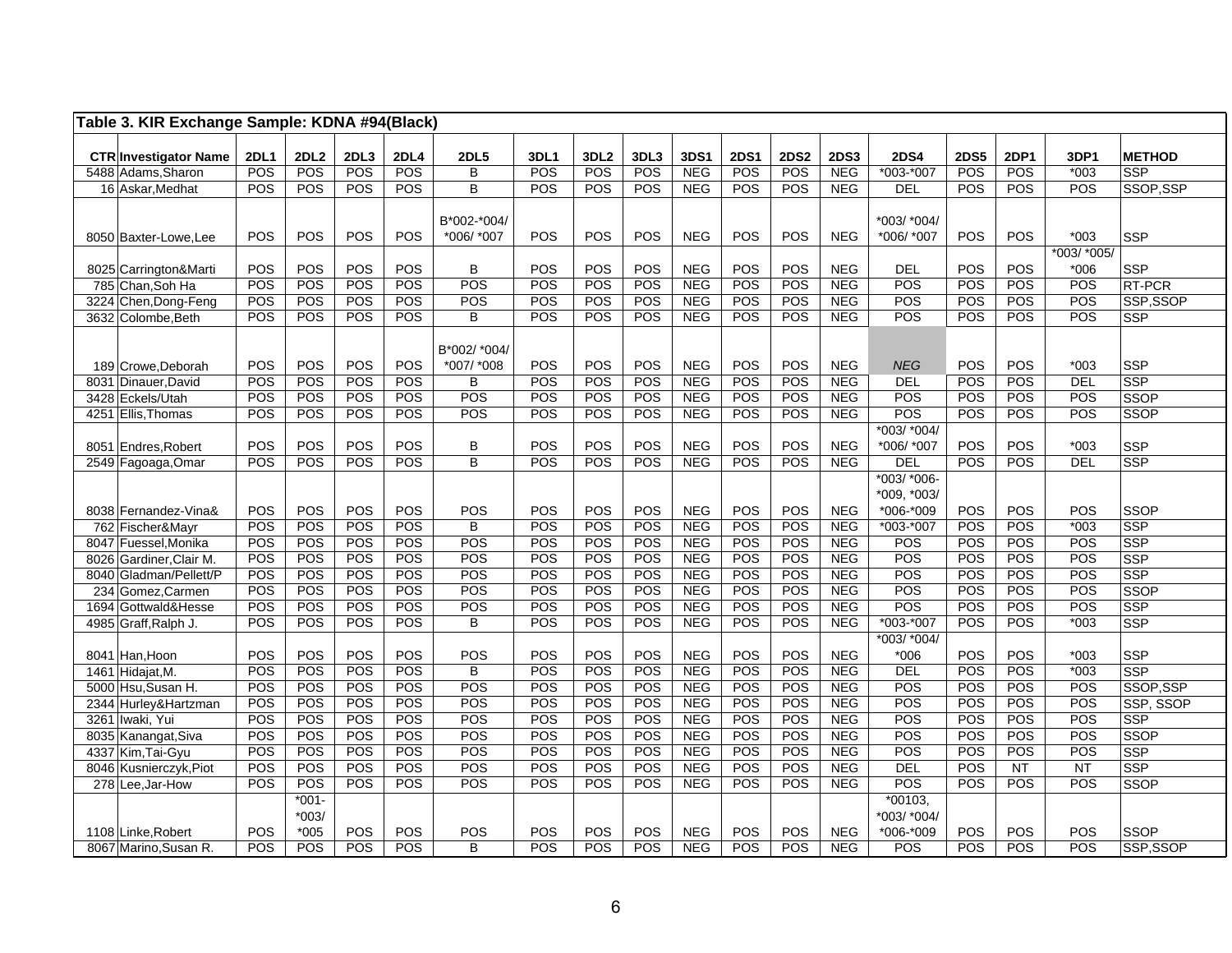| Table 3. KIR Exchange Sample: KDNA #94(Black)  |             |                  |            |             |                           |            |                  |           |            |             |             |                   |             |             |                 |                   |                           |
|------------------------------------------------|-------------|------------------|------------|-------------|---------------------------|------------|------------------|-----------|------------|-------------|-------------|-------------------|-------------|-------------|-----------------|-------------------|---------------------------|
| <b>CTR Investigator Name</b>                   | <b>2DL1</b> | 2DL <sub>2</sub> | 2DL3       | <b>2DL4</b> | <b>2DL5</b>               | 3DL1       | 3DL <sub>2</sub> | 3DL3      | 3DS1       | <b>2DS1</b> | <b>2DS2</b> | <b>2DS3</b>       | <b>2DS4</b> | <b>2DS5</b> | <b>2DP1</b>     | 3DP1              | <b>METHOD</b>             |
|                                                |             |                  |            |             |                           |            |                  |           |            |             |             |                   | *003/ *004/ |             |                 |                   |                           |
|                                                |             |                  |            |             |                           |            |                  |           |            |             |             |                   | *006/ *007/ |             |                 |                   |                           |
| 5142 Marsh, Steven                             | POS         | POS              | POS        | POS         | POS                       | *00501     | POS              | POS       | <b>NEG</b> | POS         | POS         | <b>NEG</b>        | $*009$      | POS         | POS             | $*003$            | SSP, SBT                  |
| 733 Mytilineos, Joanni                         | POS         | POS              | POS        | POS         | POS                       | POS        | POS              | POS       | <b>NEG</b> | POS         | POS         | <b>NEG</b>        | POS         | POS         | POS             | POS               | <b>SSP</b>                |
| 8039 Noreen, Harriet                           | POS         | POS              | POS        | <b>POS</b>  | POS                       | POS        | POS              | POS       | <b>NEG</b> | POS         | POS         | NEG               | POS         | POS         | POS             | POS               | <b>SSOP</b>               |
| 8022 Olerup, Olle                              | POS         | POS              | POS        | POS         | POS                       | POS        | POS              | POS       | <b>NEG</b> | POS         | POS         | <b>NEG</b>        | POS         | POS         | POS             | POS               | SSP                       |
| 3966 Permpikul&Vejba                           | POS         | POS              | POS        | POS         | POS                       | POS        | POS              | POS       | <b>NEG</b> | POS         | POS         | <b>NEG</b>        | POS         | POS         | POS             | POS               | <b>SSP</b>                |
| 8030 Poulton, Kay V.                           | POS         | POS              | <b>POS</b> | POS         | POS                       | <b>POS</b> | POS              | POS       | <b>NEG</b> | POS         | POS         | <b>NEG</b>        | POS         | POS         | POS             | POS               | <b>SSOP</b>               |
|                                                |             | $*001 -$         |            |             |                           |            |                  |           |            |             |             |                   | *00103,     |             |                 |                   |                           |
|                                                |             | $*003/$          |            |             |                           |            |                  |           |            |             |             |                   | *003/ *004/ |             |                 |                   |                           |
| 8057 Ray&Balazs                                | POS         | $*005$           | POS        | POS         | POS                       | POS        | POS              | POS       | <b>NEG</b> | POS         | <b>POS</b>  | <b>NEG</b>        | *006-*009   | POS         | POS             | POS               | SSOP                      |
| 3753 Reed&Rajalingam                           | POS         | POS              | POS        | POS         | POS                       | POS        | POS              | POS       | <b>NEG</b> | POS         | <b>POS</b>  | <b>NEG</b>        | POS         | POS         | POS             | POS               | <b>SSOP</b>               |
| 8060 Rost&Klein                                | POS         | POS              | POS        | POS         | POS                       | POS        | POS              | POS       | <b>NEG</b> | POS         | POS         | <b>NEG</b>        | POS         | POS         | POS             | POS               | <b>SSOP</b>               |
|                                                |             |                  |            |             |                           |            |                  |           |            |             |             |                   | *003/ *004/ |             |                 |                   |                           |
| 3410 Schroeder, M.L.                           | POS         | POS              | POS        | POS         | B                         | POS        | POS              | POS       | <b>NEG</b> | POS         | POS         | <b>NEG</b>        | *006/ *007  | POS         | POS             | $*003$            | <b>SSP</b>                |
| 1426 Senitzer, David                           | POS         | POS              | POS        | POS         | POS                       | $*005$     | POS              | POS       | <b>NEG</b> | POS         | POS         | <b>NEG</b>        | <b>DEL</b>  | POS         | POS             | POS               | <b>MULTIPLEX SSP</b>      |
| 791 Stasnty, Peter                             | POS         | POS              | POS        | <b>POS</b>  | B                         | POS        | POS              | POS       | <b>NEG</b> | POS         | POS         | <b>NEG</b>        | $*003.*007$ | POS         | POS             | $*003$            | <b>SSP</b>                |
|                                                |             |                  |            |             | B*003/ *004/              |            |                  |           |            |             |             |                   |             |             |                 |                   |                           |
|                                                |             |                  |            |             | *006-*008/                |            |                  |           |            |             |             |                   |             |             |                 | *003/ *005/       |                           |
| 769 Tavoularis, Sofia                          | POS         | POS              | POS        | POS         | $*011$                    | POS        | POS              | POS       | <b>NEG</b> | POS         | POS         | <b>NEG</b>        | DEL         | POS         | POS             | $*006$            | SSOP,SSP                  |
| 230 Thoni, Deborah                             | POS         | POS              | POS        | POS         | POS                       | POS        | POS              | POS       | <b>NEG</b> | POS         | POS         | <b>NEG</b>        | POS         | POS         | POS             | POS               | <b>SSOP</b>               |
|                                                |             |                  |            |             |                           |            |                  |           |            |             |             |                   |             |             |                 |                   |                           |
|                                                |             | POS              | POS        | POS         | B*002-*004/<br>*006/ *007 | POS        | POS              | POS       | <b>NEG</b> | POS         | POS         | <b>NEG</b>        | *003/ *004/ | POS         | POS             | *00301/<br>*00302 |                           |
| 747 Tiercy, Jean-Marie<br>5451 Tilanus, Marcel | POS         | POS              | POS        | POS         | POS                       |            |                  | POS       | <b>NEG</b> | POS         | POS         |                   | *006/ *007  |             | POS             |                   | <b>SSP</b><br><b>SSOP</b> |
| 4021 Trachtenberg, Eliz                        | POS<br>POS  | POS              | POS        | POS         | POS                       | POS<br>POS | POS<br>POS       | POS       | <b>NEG</b> | POS         | POS         | <b>NEG</b><br>NEG | POS<br>POS  | POS<br>POS  | POS             | POS<br>POS        | SSP                       |
| 8024 Trowsdale, John                           | POS         | POS              | POS        | <b>NT</b>   | POS                       | POS        | <b>NT</b>        | <b>NT</b> | <b>NEG</b> | POS         | POS         | <b>NEG</b>        | <b>DEL</b>  | POS         | POS             | <b>DEL</b>        | <b>SSP</b>                |
|                                                |             |                  |            |             |                           |            |                  |           |            |             |             |                   | *003/ *004/ |             |                 |                   |                           |
|                                                |             |                  |            |             | B*002-*004/               |            |                  |           |            | $*002-$     |             |                   | *006/ *007/ |             |                 |                   |                           |
| 5462 Turner, E.V.                              | POS         | POS              | POS        | POS         | $*006$                    | POS        | POS              | POS       | <b>NEG</b> | $*004$      | POS         | <b>NEG</b>        | $*009$      | POS         | POS             | POS               | <b>SSP</b>                |
| 8053 Tyan, Dolly                               | POS         | POS              | POS        | POS         | B                         | POS        | POS              | POS       | <b>NEG</b> | POS         | POS         | <b>NEG</b>        | *003-*007   | POS         | POS             | $*003$            | <b>SSP</b>                |
| 8028 Uhrberg, Markus                           | POS         | POS              | POS        | <b>NT</b>   | POS                       | POS        | POS              | <b>NT</b> | <b>NEG</b> | POS         | POS         | <b>NEG</b>        | POS         | POS         | NT              | NT                | SSP                       |
| 3775 Vidan-Jeras, Blan                         | POS         | POS              | POS        | POS         | B                         | POS        | POS              | POS       | <b>NEG</b> | POS         | POS         | NEG               | POS         | POS         | POS             | POS               | SSP                       |
| 8023 Vilches, Carlos                           | POS         | POS              | POS        | POS         | POS                       | POS        | POS              | POS       | <b>NEG</b> | POS         | POS         | <b>NEG</b>        | POS         | POS         | POS             | <b>DEL</b>        | SSP                       |
| 705 Watkins, David I.                          | POS         | POS              | POS        | POS         | POS                       | POS        | POS              | POS       | <b>NEG</b> | POS         | POS         | <b>NEG</b>        | <b>DEL</b>  | POS         | POS             | DEL               | <b>SSP</b>                |
| 3186 Watson, Narelle                           | POS         | POS              | POS        | POS         | POS                       | POS        | POS              | POS       | <b>NEG</b> | POS         | POS         | <b>NEG</b>        | POS         | POS         | POS             | POS               | <b>SSP</b>                |
| 124 Witt, Campbell                             | POS         | POS              | POS        | POS         | POS                       | POS        | POS              | POS       | <b>NEG</b> | POS         | <b>POS</b>  | <b>NEG</b>        | $*003$      | POS         | $\overline{NT}$ | NT                | <b>MULTIPLEX SSP</b>      |
| 1466 Yu, Neng                                  | POS         | POS              | POS        | POS         | POS                       | POS        | POS              | POS       | <b>NEG</b> | POS         | POS         | <b>NEG</b>        | POS         | POS         | POS             | POS               | <b>SSOP</b>               |
| 5282 Yu, Neng                                  | POS         | POS              | POS        | POS         | POS                       | POS        | POS              | POS       | <b>NEG</b> | POS         | POS         | NEG               | POS         | POS         | POS             | POS               | <b>SSP</b>                |
|                                                |             |                  |            |             | B*002/ *004/              |            |                  |           |            |             |             |                   |             |             |                 |                   |                           |
| 713 Zachary, Andrea                            | POS         | POS              | POS        | POS         | $*007$                    | POS        | POS              | POS       | <b>NEG</b> | POS         | POS         | <b>NEG</b>        | *003-*007   | POS         | POS             | $*003$            | <b>SSP</b>                |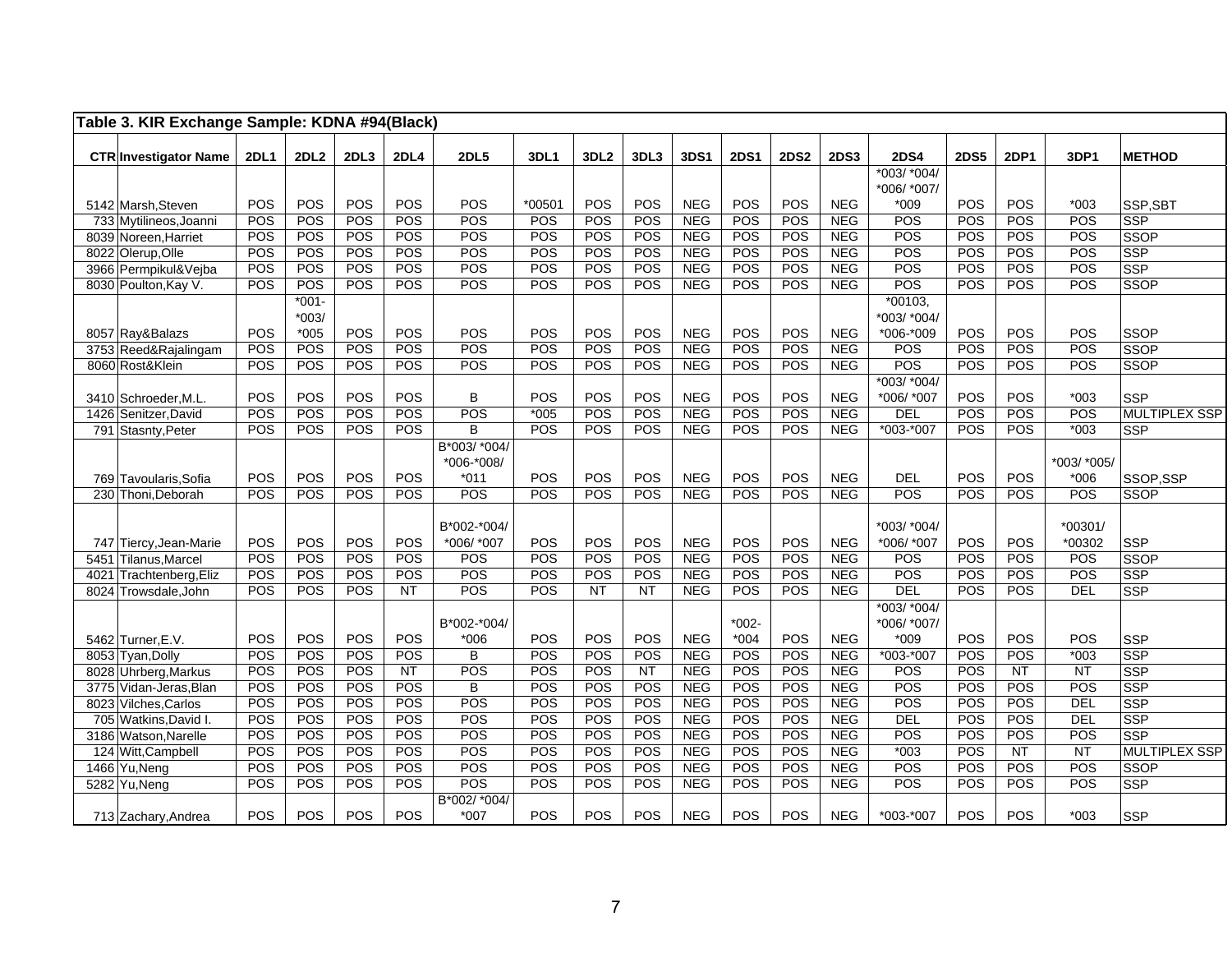| Table 4. KIR Exchange Sample: KDNA #95 (Caucasian) |                    |                           |             |                    |                  |                    |                         |             |             |                    |                           |                    |                          |                    |             |                |                             |
|----------------------------------------------------|--------------------|---------------------------|-------------|--------------------|------------------|--------------------|-------------------------|-------------|-------------|--------------------|---------------------------|--------------------|--------------------------|--------------------|-------------|----------------|-----------------------------|
|                                                    |                    |                           |             |                    |                  |                    |                         |             |             |                    |                           |                    |                          |                    |             |                |                             |
| <b>CTR Investigator Name</b><br>5488 Adams, Sharon | <b>2DL1</b><br>POS | <b>2DL2</b><br><b>NEG</b> | 2DL3<br>POS | <b>2DL4</b><br>POS | <b>2DL5</b><br>Α | <b>3DL1</b><br>POS | 3DL <sub>2</sub><br>POS | 3DL3<br>POS | 3DS1<br>POS | <b>2DS1</b><br>POS | <b>2DS2</b><br><b>NEG</b> | <b>2DS3</b><br>NEG | <b>2DS4</b><br>*003-*007 | <b>2DS5</b><br>POS | 2DP1<br>POS | 3DP1<br>$*003$ | <b>METHOD</b><br><b>SSP</b> |
| 16 Askar, Medhat                                   | POS                | <b>NEG</b>                | POS         | POS                | $\overline{A}$   | POS                | POS                     | POS         | POS         | POS                | <b>NEG</b>                | <b>NEG</b>         | <b>DEL</b>               | POS                | POS         | POS            | SSOP, SSP                   |
|                                                    |                    |                           |             |                    | A*001/           |                    |                         |             |             |                    |                           |                    | *003/ *004/              |                    |             |                |                             |
| 8050 Baxter-Lowe, Lee                              | POS                | <b>NEG</b>                | POS         | POS                | $*005$           | POS                | POS                     | POS         | POS         | POS                | <b>NEG</b>                | <b>NEG</b>         | *006/ *007               | POS                | <b>POS</b>  | $*003$         | <b>SSP</b>                  |
|                                                    |                    |                           |             |                    |                  |                    |                         |             |             |                    |                           |                    |                          |                    |             | *003/ *005/    |                             |
| 8025 Carrington&Marti                              | POS                | <b>NEG</b>                | POS         | POS                | Α                | POS                | POS                     | POS         | POS         | POS                | <b>NEG</b>                | <b>NEG</b>         | <b>DEL</b>               | POS                | POS         | $*006$         | <b>SSP</b>                  |
| 785 Chan, Soh Ha                                   | POS                | POS                       | POS         | POS                | POS              | POS                | POS                     | POS         | POS         | POS                | <b>NEG</b>                | <b>NEG</b>         | POS                      | POS                | POS         | POS            | RT-PCR                      |
| 3224 Chen, Dong-Feng                               | POS                | <b>NEG</b>                | POS         | POS                | POS              | POS                | POS                     | POS         | POS         | POS                | <b>NEG</b>                | <b>NEG</b>         | POS                      | POS                | POS         | POS            | SSP,SSOP                    |
| 3632 Colombe, Beth                                 | POS                | <b>NEG</b>                | POS         | POS                | Α                | POS                | POS                     | POS         | POS         | POS                | <b>NEG</b>                | <b>NEG</b>         | POS                      | POS                | <b>POS</b>  | POS            | <b>SSP</b>                  |
|                                                    |                    |                           |             |                    | $A*001/$         |                    |                         |             |             |                    |                           |                    | $*003/*004/$             |                    |             |                |                             |
| 189 Crowe, Deborah                                 | POS                | <b>NEG</b>                | POS         | <b>POS</b>         | $*005$           | POS                | POS                     | POS         | POS         | POS                | <b>NEG</b>                | <b>NEG</b>         | *006/ *007               | <b>POS</b>         | <b>POS</b>  | $*003$         | <b>SSP</b>                  |
| 8031 Dinauer, David                                | POS                | <b>NEG</b>                | POS         | POS                | $\overline{A}$   | POS                | POS                     | POS         | POS         | POS                | <b>NEG</b>                | <b>NEG</b>         | <b>DEL</b>               | POS                | POS         | <b>DEL</b>     | <b>SSP</b>                  |
| 3428 Eckels/Utah                                   | POS                | <b>NEG</b>                | POS         | POS                | POS              | POS                | POS                     | POS         | POS         | POS                | <b>NEG</b>                | <b>NEG</b>         | POS                      | POS                | POS         | POS            | <b>SSOP</b>                 |
| 4251 Ellis, Thomas                                 | POS                | <b>NEG</b>                | POS         | POS                | POS              | POS                | POS                     | POS         | POS         | POS                | <b>NEG</b>                | <b>NEG</b>         | POS                      | POS                | POS         | POS            | SSOP                        |
|                                                    |                    |                           |             |                    |                  |                    |                         |             |             |                    |                           |                    | *003/ *004/              |                    |             |                |                             |
| 8051 Endres, Robert                                | POS                | <b>NEG</b>                | POS         | POS                | A                | POS                | POS                     | POS         | POS         | POS                | <b>NEG</b>                | <b>NEG</b>         | *006/ *007               | POS                | POS         | $*003$         | SSP                         |
| 2549 Fagoaga, Omar                                 | POS                | <b>NEG</b>                | POS         | POS                | A                | POS                | POS                     | POS         | POS         | POS                | <b>NEG</b>                | <b>NEG</b>         | DEL                      | POS                | POS         | <b>DEL</b>     | SSP                         |
|                                                    |                    |                           |             |                    |                  |                    |                         |             |             |                    |                           |                    | *003/ *006-              |                    |             |                |                             |
|                                                    | POS                | <b>NEG</b>                | POS         | POS                | POS              | POS                | POS                     | POS         | POS         | POS                | <b>NEG</b>                | <b>NEG</b>         | *009, *003/              | POS                | POS         | POS            |                             |
| 8038 Fernandez-Vina&<br>762 Fischer&Mayr           | POS                | NEG                       | POS         | POS                | A                | POS                | POS                     | POS         | POS         | <b>POS</b>         | <b>NEG</b>                | <b>NEG</b>         | *006-*009<br>*003-*007   | POS                | POS         | $*003$         | SSOP<br><b>SSP</b>          |
| 8047 Fuessel, Monika                               | POS                | <b>NEG</b>                | POS         | POS                | POS              | POS                | POS                     | POS         | POS         | POS                | <b>NEG</b>                | <b>NEG</b>         | POS                      | POS                | POS         | POS            | <b>SSP</b>                  |
| 8026 Gardiner, Clair M.                            | POS                | <b>NEG</b>                | POS         | <b>POS</b>         | POS              | POS                | POS                     | POS         | POS         | POS                | <b>NEG</b>                | NEG                | POS                      | POS                | POS         | POS            | SSP                         |
| 8040 Gladman/Pellett/P                             | POS                | <b>NEG</b>                | POS         | POS                | POS              | POS                | POS                     | POS         | POS         | POS                | <b>NEG</b>                | <b>NEG</b>         | POS                      | POS                | <b>POS</b>  | POS            | <b>SSP</b>                  |
| 234 Gomez, Carmen                                  | POS                | <b>NEG</b>                | POS         | POS                | POS              | POS                | POS                     | POS         | POS         | POS                | <b>NEG</b>                | <b>NEG</b>         | POS                      | POS                | POS         | POS            | <b>SSOP</b>                 |
| 1694 Gottwald&Hesse                                | POS                | <b>NEG</b>                | POS         | POS                | POS              | POS                | POS                     | POS         | POS         | POS                | <b>NEG</b>                | <b>NEG</b>         | POS                      | POS                | POS         | POS            | <b>SSP</b>                  |
| 4985 Graff, Ralph J.                               | POS                | <b>NEG</b>                | POS         | POS                | A                | POS                | POS                     | POS         | POS         | POS                | <b>NEG</b>                | <b>NEG</b>         | $*003-*007$              | POS                | <b>POS</b>  | $*003$         | <b>SSP</b>                  |
|                                                    |                    |                           |             |                    |                  |                    |                         |             |             |                    |                           |                    | *003/ *004/              |                    |             |                |                             |
| 8041 Han, Hoon                                     | POS                | <b>NEG</b>                | POS         | POS                | POS              | POS                | POS                     | POS         | POS         | POS                | <b>NEG</b>                | <b>NEG</b>         | $*006$                   | POS                | POS         | $*003$         | <b>SSP</b>                  |
| 1461 Hidajat, M.                                   | POS                | <b>NEG</b>                | POS         | POS                | A                | POS                | POS                     | POS         | POS         | POS                | <b>NEG</b>                | <b>NEG</b>         | <b>DEL</b>               | POS                | POS         | $*003$         | SSP                         |
| 5000 Hsu, Susan H.                                 | POS                | <b>NEG</b>                | POS         | POS                | POS              | POS                | POS                     | POS         | POS         | POS                | <b>NEG</b>                | <b>NEG</b>         | POS                      | POS                | POS         | POS            | SSOP,SSP                    |
| 2344 Hurley&Hartzman                               | POS                | <b>NEG</b>                | POS         | POS                | POS              | POS                | POS                     | POS         | POS         | POS                | <b>NEG</b>                | <b>NEG</b>         | POS                      | POS                | POS         | POS            | SSP, SSOP                   |
| 3261 Iwaki, Yui                                    | POS                | <b>NEG</b>                | POS         | POS                | POS              | POS                | POS                     | POS         | POS         | POS                | <b>NEG</b>                | <b>NEG</b>         | POS                      | POS                | <b>POS</b>  | POS            | <b>SSP</b>                  |
| 8035 Kanangat, Siva                                | POS                | <b>NEG</b>                | POS         | POS                | POS              | POS                | POS                     | POS         | POS         | POS                | <b>NEG</b>                | <b>NEG</b>         | POS                      | POS                | POS         | POS            | <b>SSOP</b>                 |
| 4337 Kim, Tai-Gyu                                  | POS                | <b>NEG</b>                | POS         | POS                | POS              | POS                | POS                     | POS         | POS         | POS                | <b>NEG</b>                | <b>NEG</b>         | POS                      | POS                | POS         | POS            | <b>SSP</b>                  |
| 8046 Kusnierczyk, Piot                             | POS                | <b>NEG</b>                | POS         | POS                | POS              | POS                | POS                     | POS         | POS         | POS                | <b>NEG</b>                | <b>NEG</b>         | <b>DEL</b>               | POS                | <b>NT</b>   | <b>NT</b>      | <b>SSP</b>                  |
| 278 Lee, Jar-How                                   | POS                | <b>NEG</b>                | POS         | POS                | POS              | POS                | POS                     | POS         | POS         | POS                | <b>NEG</b>                | <b>NEG</b>         | POS                      | POS                | POS         | POS            | SSOP                        |
|                                                    |                    |                           |             |                    |                  |                    |                         |             |             |                    |                           |                    | *00103, *003/            |                    |             |                |                             |
|                                                    |                    |                           |             |                    |                  |                    |                         |             |             |                    |                           |                    | *004/ *006-              |                    |             |                |                             |
| 1108 Linke, Robert                                 | POS                | <b>NEG</b>                | POS         | POS                | POS              | POS                | POS                     | POS         | POS         | POS                | <b>NEG</b>                | <b>NEG</b>         | $*009$                   | POS                | <b>POS</b>  | POS            | <b>SSOP</b>                 |
| 8067 Marino, Susan R.                              | POS                | <b>NEG</b>                | POS         | POS                | A                | POS                | POS                     | POS         | POS         | POS                | <b>NEG</b>                | <b>NEG</b>         | POS                      | POS                | <b>POS</b>  | POS            | SSP,SSOP                    |
|                                                    |                    |                           |             |                    |                  |                    |                         |             |             |                    |                           |                    | *003/ *004/              |                    |             |                |                             |
|                                                    |                    |                           |             |                    |                  |                    |                         |             |             |                    |                           |                    | *006/ *007/              |                    |             |                |                             |
| 5142 Marsh, Steven                                 | POS                | <b>NEG</b>                | POS         | POS                | POS              | *00501             | POS                     | POS         | *01301      | POS                | <b>NEG</b>                | <b>NEG</b>         | $*009$                   | POS                | <b>POS</b>  | $*003$         | SSP, SBT                    |
| 733 Mytilineos, Joanni                             | POS                | <b>NEG</b>                | POS         | POS                | POS              | POS                | POS                     | POS         | POS         | POS                | <b>NEG</b>                | <b>NEG</b>         | POS                      | POS                | POS         | POS            | <b>SSP</b>                  |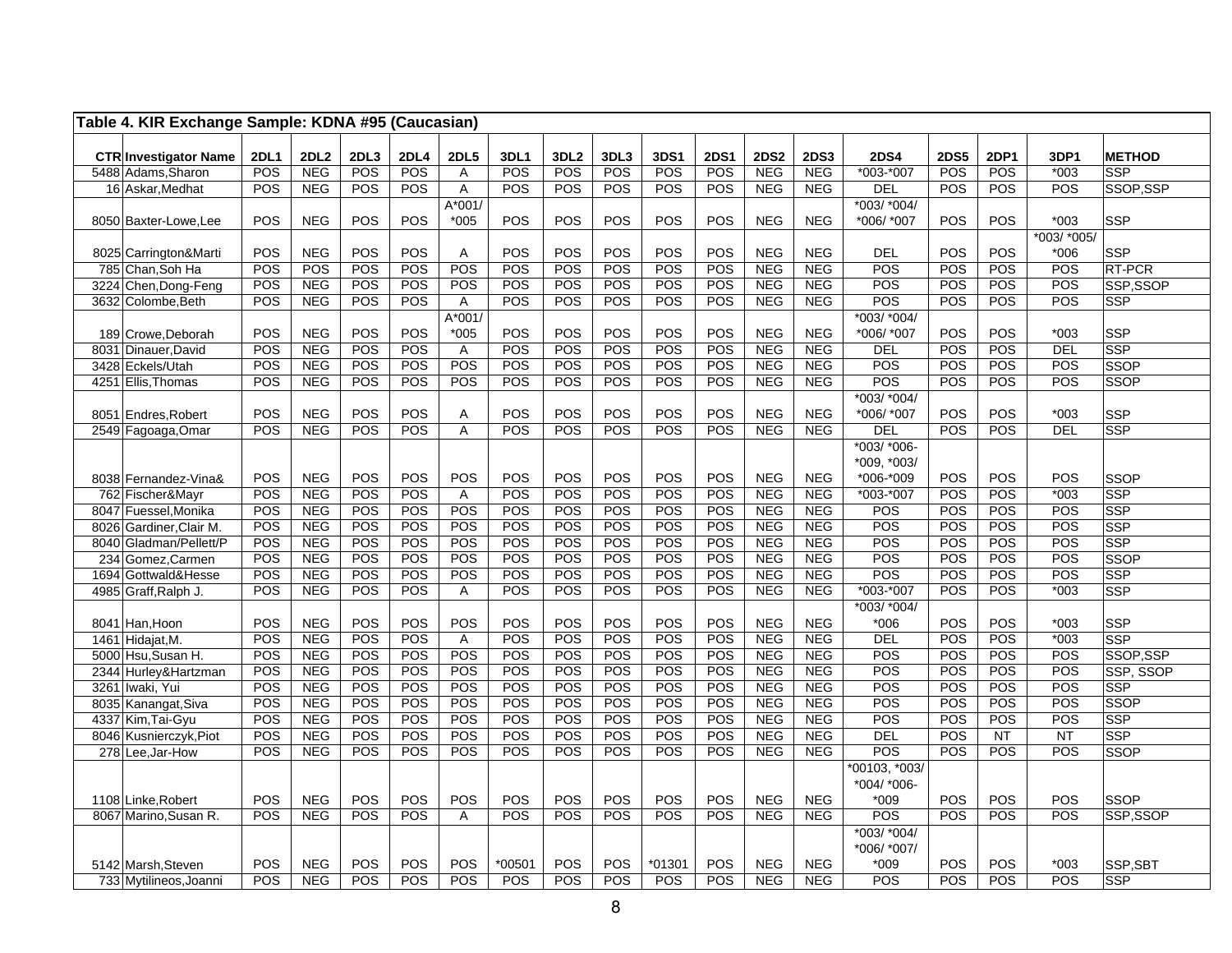| Table 4. KIR Exchange Sample: KDNA #95 (Caucasian) |             |             |      |             |             |        |                  |           |             |             |             |             |                                   |             |             |                 |                      |
|----------------------------------------------------|-------------|-------------|------|-------------|-------------|--------|------------------|-----------|-------------|-------------|-------------|-------------|-----------------------------------|-------------|-------------|-----------------|----------------------|
|                                                    |             |             |      |             |             |        |                  |           |             |             |             |             |                                   |             |             |                 |                      |
| <b>CTR Investigator Name</b>                       | <b>2DL1</b> | <b>2DL2</b> | 2DL3 | <b>2DL4</b> | <b>2DL5</b> | 3DL1   | 3DL <sub>2</sub> | 3DL3      | <b>3DS1</b> | <b>2DS1</b> | <b>2DS2</b> | <b>2DS3</b> | <b>2DS4</b>                       | <b>2DS5</b> | <b>2DP1</b> | 3DP1            | <b>METHOD</b>        |
| 8039 Noreen, Harriet                               | POS         | <b>NEG</b>  | POS  | POS         | POS         | POS    | POS              | POS       | POS         | POS         | <b>NEG</b>  | <b>NEG</b>  | POS                               | POS         | POS         | POS             | <b>SSOP</b>          |
| 8022 Olerup, Olle                                  | POS         | <b>NEG</b>  | POS  | POS         | POS         | POS    | POS              | POS       | POS         | POS         | <b>NEG</b>  | <b>NEG</b>  | POS                               | POS         | POS         | POS             | <b>SSP</b>           |
| 3966 Permpikul&Vejba                               | POS         | <b>NEG</b>  | POS  | <b>POS</b>  | POS         | POS    | POS              | POS       | POS         | POS         | <b>NEG</b>  | <b>NEG</b>  | <b>POS</b>                        | POS         | POS         | POS             | <b>SSP</b>           |
| 8030 Poulton, Kay V.                               | POS         | POS         | POS  | POS         | POS         | POS    | POS              | POS       | POS         | POS         | <b>NEG</b>  | <b>NEG</b>  | <b>POS</b>                        | POS         | POS         | POS             | <b>SSOP</b>          |
|                                                    |             |             |      |             |             |        |                  |           |             |             |             |             | *00103, *003/<br>$*004$ / $*006-$ |             |             |                 |                      |
| 8057 Ray&Balazs                                    | POS         | <b>NEG</b>  | POS  | POS         | POS         | POS    | POS              | POS       | POS         | POS         | <b>NEG</b>  | <b>NEG</b>  | $*009$                            | POS         | POS         | POS             | <b>SSOP</b>          |
| 3753 Reed&Rajalingam                               | POS         | <b>NEG</b>  | POS  | POS         | POS         | POS    | POS              | POS       | POS         | POS         | <b>NEG</b>  | <b>NEG</b>  | POS                               | POS         | POS         | POS             | <b>SSOP</b>          |
| 8060 Rost&Klein                                    | POS         | <b>NEG</b>  | POS  | POS         | POS         | POS    | POS              | POS       | <b>POS</b>  | POS         | <b>NEG</b>  | <b>NEG</b>  | <b>POS</b>                        | POS         | POS         | <b>POS</b>      | <b>SSOP</b>          |
|                                                    |             |             |      |             |             |        |                  |           |             |             |             |             | $*003/*004/$                      |             |             |                 |                      |
| 3410 Schroeder, M.L.                               | POS         | <b>NEG</b>  | POS  | POS         | A           | POS    | POS              | POS       | POS         | POS         | <b>NEG</b>  | <b>NEG</b>  | *006/ *007                        | POS         | POS         | $*003$          | <b>SSP</b>           |
| 1426 Senitzer, David                               | POS         | <b>NEG</b>  | POS  | POS         | $A*001$     | $*005$ | POS              | POS       | POS         | POS         | <b>NEG</b>  | <b>NEG</b>  | DEL                               | POS         | POS         | POS             | <b>MULTIPLEX SSP</b> |
| 791 Stasnty, Peter                                 | POS         | <b>NEG</b>  | POS  | POS         | A           | POS    | POS              | POS       | POS         | POS         | <b>NEG</b>  | <b>NEG</b>  | *003-*007                         | POS         | POS         | $*003$          | <b>SSP</b>           |
|                                                    |             |             |      |             |             |        |                  |           |             |             |             |             |                                   |             |             | *003/ *005/     |                      |
| 769 Tavoularis.Sofia                               | POS         | <b>NEG</b>  | POS  | POS         | $A*001$     | POS    | POS              | POS       | POS         | POS         | <b>NEG</b>  | <b>NEG</b>  | <b>DEL</b>                        | POS         | POS         | $*006$          | SSOP.SSP             |
| 230 Thoni, Deborah                                 | POS         | <b>NEG</b>  | POS  | POS         | POS         | POS    | POS              | POS       | POS         | POS         | <b>NEG</b>  | <b>NEG</b>  | POS                               | POS         | POS         | POS             | <b>SSOP</b>          |
|                                                    |             |             |      |             | $A*001/$    |        |                  |           |             |             |             |             | $*003/*004/$                      |             |             | $*00301/$       |                      |
| 747 Tiercy, Jean-Marie                             | POS         | <b>NEG</b>  | POS  | POS         | $*005$      | POS    | POS              | POS       | POS         | POS         | <b>NEG</b>  | <b>NEG</b>  | *006/ *007                        | POS         | POS         | *00302          | <b>SSP</b>           |
| 5451 Tilanus.Marcel                                | POS         | <b>NEG</b>  | POS  | POS         | POS         | POS    | POS              | POS       | POS         | POS         | <b>NEG</b>  | <b>NEG</b>  | POS                               | POS         | POS         | POS             | <b>SSOP</b>          |
| 4021 Trachtenberg, Eliz                            | POS         | <b>NEG</b>  | POS  | POS         | POS         | POS    | POS              | POS       | POS         | POS         | <b>NEG</b>  | <b>NEG</b>  | POS                               | POS         | POS         | POS             | SSP                  |
| 8024 Trowsdale, John                               | POS         | <b>NEG</b>  | POS  | <b>NT</b>   | POS         | POS    | NT               | NT        | POS         | POS         | <b>NEG</b>  | <b>NEG</b>  | <b>DEL</b>                        | POS         | POS         | DEL             | <b>SSP</b>           |
|                                                    |             |             |      |             |             |        |                  |           |             |             |             |             | $*003/*004/$                      |             |             |                 |                      |
|                                                    |             |             |      |             | $A*001/$    |        |                  |           |             | $*002 -$    |             |             | *006/ *007/                       |             |             |                 |                      |
| 5462 Turner, E.V.                                  | POS         | <b>NEG</b>  | POS  | POS         | $*005$      | POS    | POS              | POS       | POS         | $*004$      | <b>NEG</b>  | <b>NEG</b>  | $*009$                            | POS         | POS         | POS             | <b>SSP</b>           |
| 8053 Tyan, Dolly                                   | POS         | <b>NEG</b>  | POS  | POS         | Α           | POS    | POS              | POS       | POS         | POS         | <b>NEG</b>  | <b>NEG</b>  | *003-*007                         | POS         | POS         | $*003$          | <b>SSP</b>           |
| 8028 Uhrberg, Markus                               | POS         | <b>NEG</b>  | POS  | <b>NT</b>   | POS         | POS    | POS              | <b>NT</b> | POS         | POS         | <b>NEG</b>  | <b>NEG</b>  | POS                               | POS         | <b>NT</b>   | <b>NT</b>       | <b>SSP</b>           |
| 3775 Vidan-Jeras, Blan                             | POS         | <b>NEG</b>  | POS  | POS         | Α           | POS    | POS              | POS       | POS         | POS         | <b>NEG</b>  | <b>NEG</b>  | POS                               | POS         | POS         | POS             | <b>SSP</b>           |
| 8023 Vilches, Carlos                               | POS         | <b>NEG</b>  | POS  | POS         | POS         | POS    | POS              | POS       | POS         | POS         | <b>NEG</b>  | <b>NEG</b>  | POS                               | POS         | POS         | DEL             | <b>SSP</b>           |
| 705 Watkins, David I.                              | POS         | <b>NEG</b>  | POS  | POS         | POS         | POS    | POS              | POS       | POS         | POS         | <b>NEG</b>  | <b>NEG</b>  | <b>DEL</b>                        | POS         | POS         | DEL             | <b>SSP</b>           |
| 3186 Watson, Narelle                               | POS         | <b>NEG</b>  | POS  | POS         | POS         | POS    | POS              | POS       | NT          | POS         | <b>NEG</b>  | <b>NEG</b>  | POS                               | POS         | POS         | POS             | <b>SSP</b>           |
| 124 Witt, Campbell                                 | POS         | <b>NEG</b>  | POS  | POS         | POS         | POS    | POS              | POS       | POS         | POS         | <b>NEG</b>  | <b>NEG</b>  | $*003$                            | POS         | NT          | $\overline{NT}$ | <b>MULTIPLEX SSP</b> |
| 1466 Yu, Neng                                      | POS         | <b>NEG</b>  | POS  | POS         | POS         | POS    | POS              | POS       | POS         | POS         | <b>NEG</b>  | <b>NEG</b>  | POS                               | POS         | POS         | POS             | <b>SSOP</b>          |
| 5282 Yu.Nena                                       | POS         | <b>NEG</b>  | POS  | POS         | POS         | POS    | POS              | POS       | POS         | POS         | <b>NEG</b>  | <b>NEG</b>  | POS                               | POS         | POS         | POS             | <b>SSP</b>           |
| 713 Zachary, Andrea                                | <b>NT</b>   | <b>NEG</b>  | POS  | POS         | Α           | POS    | POS              | POS       | POS         | POS         | <b>NEG</b>  | <b>NEG</b>  | *003-*007                         | POS         | POS         | $*003$          | <b>SSP</b>           |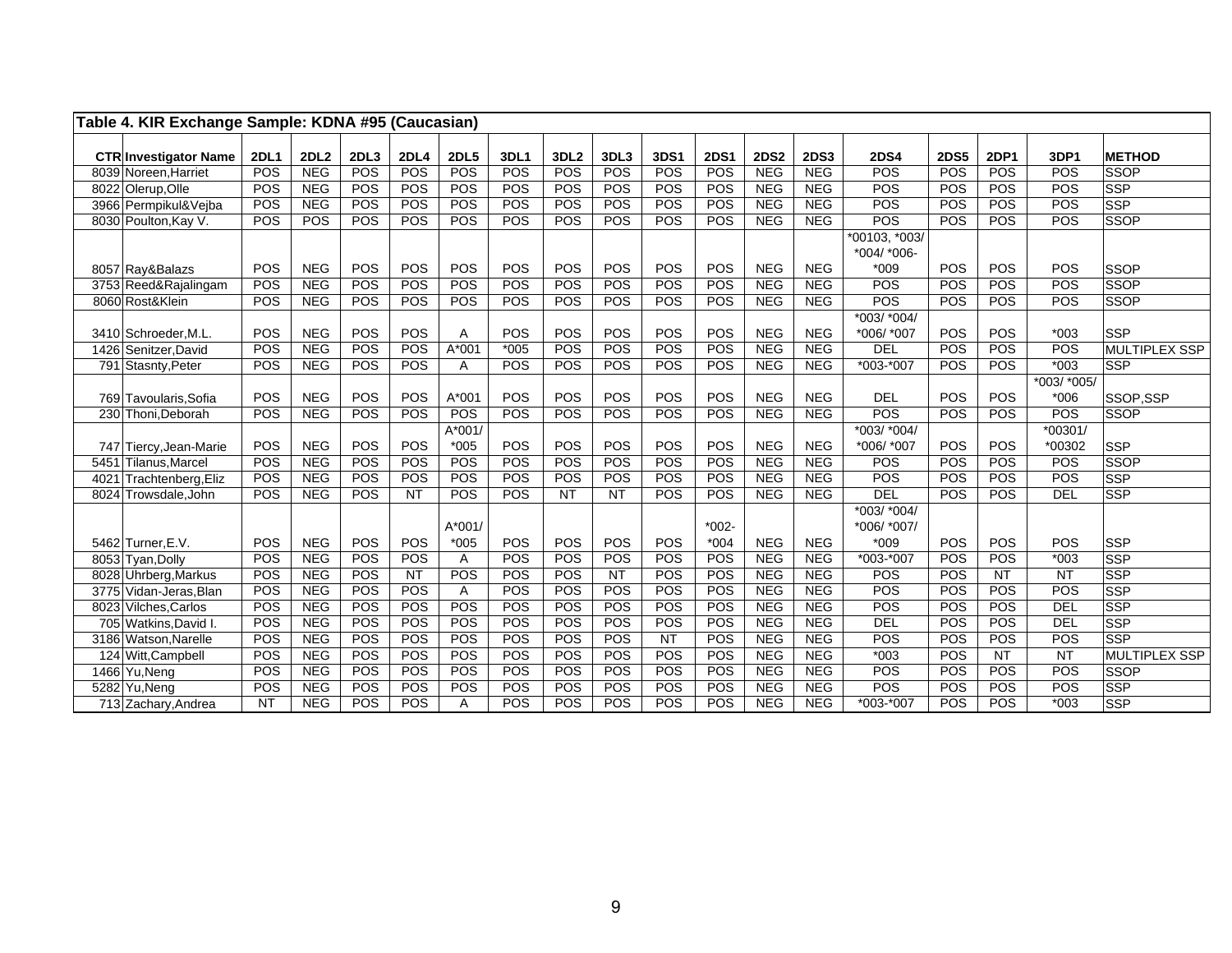| Table 5. KIR Exchange Sample: KDNA #96 (Vietnamese) |             |                   |            |            |              |                          |                  |            |             |             |             |             |                          |             |            |               |                        |
|-----------------------------------------------------|-------------|-------------------|------------|------------|--------------|--------------------------|------------------|------------|-------------|-------------|-------------|-------------|--------------------------|-------------|------------|---------------|------------------------|
|                                                     |             |                   |            |            |              |                          |                  |            |             |             |             |             |                          |             |            |               |                        |
| <b>CTR Investigator Name</b>                        | <b>2DL1</b> | <b>2DL2</b>       | 2DL3       | 2DL4       | <b>2DL5</b>  | 3DL1                     | 3DL <sub>2</sub> | 3DL3       | <b>3DS1</b> | <b>2DS1</b> | <b>2DS2</b> | <b>2DS3</b> | <b>2DS4</b>              | <b>2DS5</b> | 2DP1       | 3DP1          | <b>METHOD</b>          |
| 5488 Adams, Sharon                                  | POS<br>POS  | POS<br><b>POS</b> | POS<br>POS | POS<br>POS | POS          | <b>NEG</b>               | POS<br>POS       | POS<br>POS | POS<br>POS  | POS<br>POS  | POS<br>POS  | POS<br>POS  | <b>NEG</b>               | POS<br>POS  | POS<br>POS | $*003$<br>POS | <b>SSP</b>             |
| 16 Askar, Medhat                                    | <b>POS</b>  | POS               | POS        | POS        | A, B<br>POS  | <b>NEG</b><br><b>NEG</b> | POS              | POS        | POS         | <b>POS</b>  | POS         | POS         | <b>NEG</b><br><b>NEG</b> | POS         | <b>POS</b> | $*003$        | SSOP,SSP<br><b>SSP</b> |
| 8050 Baxter-Lowe, Lee                               |             |                   |            |            |              |                          |                  |            |             |             |             |             |                          |             |            | *003/ *005/   |                        |
| 8025 Carrington&Marti                               | POS         | POS               | POS        | POS        | A, B         | <b>NEG</b>               | POS              | POS        | POS         | POS         | POS         | POS         | <b>NEG</b>               | POS         | POS        | $*006$        | <b>SSP</b>             |
| 785 Chan, Soh Ha                                    | POS         | POS               | POS        | POS        | POS          | <b>NEG</b>               | POS              | POS        | POS         | POS         | POS         | POS         | POS                      | POS         | POS        | POS           | RT-PCR                 |
| 3224 Chen, Dong-Feng                                | POS         | <b>POS</b>        | POS        | POS        | POS          | <b>NEG</b>               | POS              | POS        | POS         | POS         | POS         | POS         | <b>NEG</b>               | POS         | POS        | POS           | SSP,SSOP               |
| 3632 Colombe, Beth                                  | POS         | POS               | POS        | POS        | A, B         | <b>NEG</b>               | POS              | POS        | POS         | POS         | POS         | POS         | <b>NEG</b>               | POS         | POS        | POS           | SSP                    |
|                                                     |             |                   |            |            | A*001/*005,  |                          |                  |            |             |             |             |             |                          |             |            |               |                        |
|                                                     |             |                   |            |            | B*002/ *004/ |                          |                  |            |             |             |             |             |                          |             |            |               |                        |
| 189 Crowe.Deborah                                   | POS         | POS               | POS        | POS        | $*007$       | <b>NEG</b>               | POS              | POS        | POS         | POS         | POS         | POS         | <b>NEG</b>               | POS         | POS        | $*003$        | <b>SSP</b>             |
| 8031 Dinauer, David                                 | POS         | POS               | POS        | POS        | A, B         | <b>NEG</b>               | POS              | POS        | POS         | POS         | POS         | POS         | <b>NEG</b>               | POS         | POS        | <b>DEL</b>    | <b>SSP</b>             |
| 3428 Eckels/Utah                                    | POS         | POS               | POS        | POS        | POS          | <b>NEG</b>               | POS              | POS        | POS         | POS         | POS         | POS         | <b>NEG</b>               | POS         | POS        | POS           | <b>SSOP</b>            |
| 4251 Ellis, Thomas                                  | <b>POS</b>  | POS               | POS        | POS        | POS          | <b>NEG</b>               | POS              | POS        | POS         | POS         | POS         | POS         | <b>NEG</b>               | POS         | POS        | POS           | <b>SSOP</b>            |
| 8051 Endres, Robert                                 | <b>POS</b>  | POS               | POS        | POS        | A, B         | <b>NEG</b>               | POS              | POS        | POS         | POS         | POS         | POS         | <b>NEG</b>               | POS         | POS        | $*003$        | <b>SSP</b>             |
| 2549 Fagoaga, Omar                                  | <b>POS</b>  | POS               | POS        | POS        | A, B         | <b>NEG</b>               | POS              | POS        | POS         | POS         | POS         | POS         | <b>NEG</b>               | POS         | POS        | <b>DEL</b>    | SSP                    |
| 8038 Fernandez-Vina&                                | POS         | POS               | POS        | POS        | POS          | <b>NEG</b>               | POS              | POS        | POS         | POS         | POS         | POS         | <b>NEG</b>               | POS         | POS        | POS           | <b>SSOP</b>            |
| 762 Fischer&Mayr                                    | POS         | POS               | POS        | POS        | POS          | <b>NEG</b>               | POS              | POS        | POS         | POS         | POS         | POS         | <b>NEG</b>               | POS         | POS        | $*003$        | <b>SSP</b>             |
| 8047 Fuessel, Monika                                | POS         | POS               | POS        | POS        | POS          | <b>NEG</b>               | POS              | POS        | POS         | POS         | POS         | POS         | <b>NEG</b>               | POS         | POS        | POS           | <b>SSP</b>             |
| 8026 Gardiner, Clair M.                             | POS         | POS               | POS        | POS        | POS          | <b>NEG</b>               | POS              | POS        | POS         | POS         | POS         | POS         | <b>NEG</b>               | POS         | POS        | POS           | <b>SSP</b>             |
| 8040 Gladman/Pellett/P                              | POS         | POS               | POS        | POS        | POS          | <b>NEG</b>               | POS              | POS        | POS         | POS         | POS         | POS         | <b>NEG</b>               | POS         | POS        | POS           | <b>SSP</b>             |
| 234 Gomez, Carmen                                   | POS         | POS               | POS        | POS        | POS          | <b>NEG</b>               | POS              | POS        | POS         | POS         | POS         | POS         | <b>NEG</b>               | POS         | POS        | POS           | <b>SSOP</b>            |
| 1694 Gottwald&Hesse                                 | POS         | <b>POS</b>        | POS        | POS        | POS          | <b>NEG</b>               | POS              | POS        | POS         | POS         | POS         | POS         | <b>NEG</b>               | POS         | POS        | POS           | <b>SSP</b>             |
| 4985 Graff, Ralph J.                                | <b>POS</b>  | POS               | POS        | POS        | A, B         | <b>NEG</b>               | POS              | POS        | POS         | POS         | POS         | POS         | <b>NEG</b>               | POS         | POS        | $*003$        | <b>SSP</b>             |
| 8041 Han, Hoon                                      | POS         | POS               | POS        | POS        | POS          | <b>NEG</b>               | POS              | POS        | POS         | POS         | POS         | POS         | <b>NEG</b>               | POS         | POS        | $*003$        | SSP                    |
| 1461 Hidajat, M.                                    | <b>POS</b>  | POS               | POS        | POS        | POS          | <b>NEG</b>               | POS              | POS        | POS         | POS         | POS         | POS         | <b>NEG</b>               | POS         | POS        | $*003$        | <b>SSP</b>             |
| 5000 Hsu, Susan H.                                  | <b>POS</b>  | POS               | POS        | POS        | POS          | <b>NEG</b>               | POS              | POS        | POS         | POS         | POS         | POS         | <b>NEG</b>               | POS         | POS        | POS           | SSOP,SSP               |
| 2344 Hurley&Hartzman                                | POS         | POS               | POS        | POS        | POS          | <b>NEG</b>               | POS              | POS        | POS         | POS         | POS         | POS         | <b>NEG</b>               | POS         | POS        | POS           | SSP, SSOP              |
| 3261 Iwaki, Yui                                     | POS         | POS               | POS        | POS        | POS          | <b>NEG</b>               | POS              | POS        | POS         | POS         | POS         | POS         | <b>NEG</b>               | POS         | POS        | POS           | <b>SSP</b>             |
| 8035 Kanangat, Siva                                 | POS         | POS               | POS        | POS        | POS          | <b>NEG</b>               | POS              | POS        | POS         | POS         | POS         | POS         | <b>NEG</b>               | POS         | POS        | POS           | <b>SSOP</b>            |
| 4337 Kim, Tai-Gyu                                   | POS         | POS               | POS        | POS        | POS          | <b>NEG</b>               | POS              | POS        | POS         | POS         | POS         | POS         | <b>NEG</b>               | POS         | POS        | POS           | <b>SSP</b>             |
| 8046 Kusnierczyk, Piot                              | <b>POS</b>  | POS               | POS        | POS        | POS          | <b>NEG</b>               | POS              | POS        | POS         | POS         | POS         | POS         | <b>NEG</b>               | POS         | <b>NT</b>  | <b>NT</b>     | SSP                    |
| 278 Lee, Jar-How                                    | POS         | <b>POS</b>        | POS        | POS        | POS          | <b>NEG</b>               | POS              | POS        | POS         | POS         | POS         | POS         | <b>NEG</b>               | POS         | POS        | POS           | <b>SSOP</b>            |
|                                                     |             | *001-*003/        |            |            |              |                          |                  |            |             |             |             |             |                          |             |            |               |                        |
| 1108 Linke, Robert                                  | <b>POS</b>  | $*005$            | POS        | POS        | POS          | <b>NEG</b>               | POS              | POS        | POS         | POS         | POS         | POS         | <b>NEG</b>               | POS         | POS        | POS           | <b>SSOP</b>            |
| 8067 Marino, Susan R.                               | POS         | POS               | POS        | POS        | A, B         | <b>NEG</b>               | POS              | POS        | POS         | POS         | POS         | POS         | <b>NEG</b>               | POS         | POS        | POS           | SSP,SSOP               |
| 5142 Marsh, Steven                                  | <b>POS</b>  | POS               | POS        | POS        | POS          | <b>NEG</b>               | POS              | POS        | $*01301$    | POS         | POS         | POS         | <b>NEG</b>               | POS         | POS        | $*003$        | SSP, SBT               |
| 733 Mytilineos, Joanni                              | <b>POS</b>  | POS               | POS        | POS        | POS          | <b>NEG</b>               | POS              | POS        | POS         | POS         | POS         | POS         | <b>NEG</b>               | POS         | POS        | POS           | SSP                    |
| 8039 Noreen. Harriet                                | POS         | POS               | POS        | POS        | POS          | <b>NEG</b>               | POS              | POS        | POS         | POS         | POS         | POS         | <b>NEG</b>               | POS         | POS        | POS           | <b>SSOP</b>            |
| 8022 Olerup, Olle                                   | POS         | POS               | POS        | POS        | POS          | <b>NEG</b>               | POS              | POS        | POS         | POS         | POS         | POS         | <b>NEG</b>               | POS         | POS        | POS           | <b>SSP</b>             |
| 3966 Permpikul&Vejba                                | POS         | POS               | POS        | POS        | POS          | <b>NEG</b>               | POS              | POS        | POS         | POS         | POS         | POS         | <b>NEG</b>               | POS         | POS        | POS           | <b>SSP</b>             |
| 8030 Poulton, Kay V.                                | <b>POS</b>  | POS               | POS        | POS        | POS          | <b>NEG</b>               | POS              | POS        | <b>POS</b>  | POS         | POS         | POS         | <b>NEG</b>               | POS         | POS        | POS           | <b>SSOP</b>            |
|                                                     |             | *001-*003/        |            |            |              |                          |                  |            |             |             |             |             |                          |             |            |               |                        |
| 8057 Ray&Balazs                                     | <b>POS</b>  | $*005$            | POS        | POS        | POS          | <b>NEG</b>               | POS              | POS        | POS         | POS         | POS         | POS         | <b>NEG</b>               | POS         | POS        | POS           | <b>SSOP</b>            |
| 3753 Reed&Rajalingam                                | POS         | POS               | POS        | POS        | POS          | <b>NEG</b>               | POS              | POS        | POS         | POS         | POS         | POS         | <b>NEG</b>               | POS         | POS        | POS           | <b>SSOP</b>            |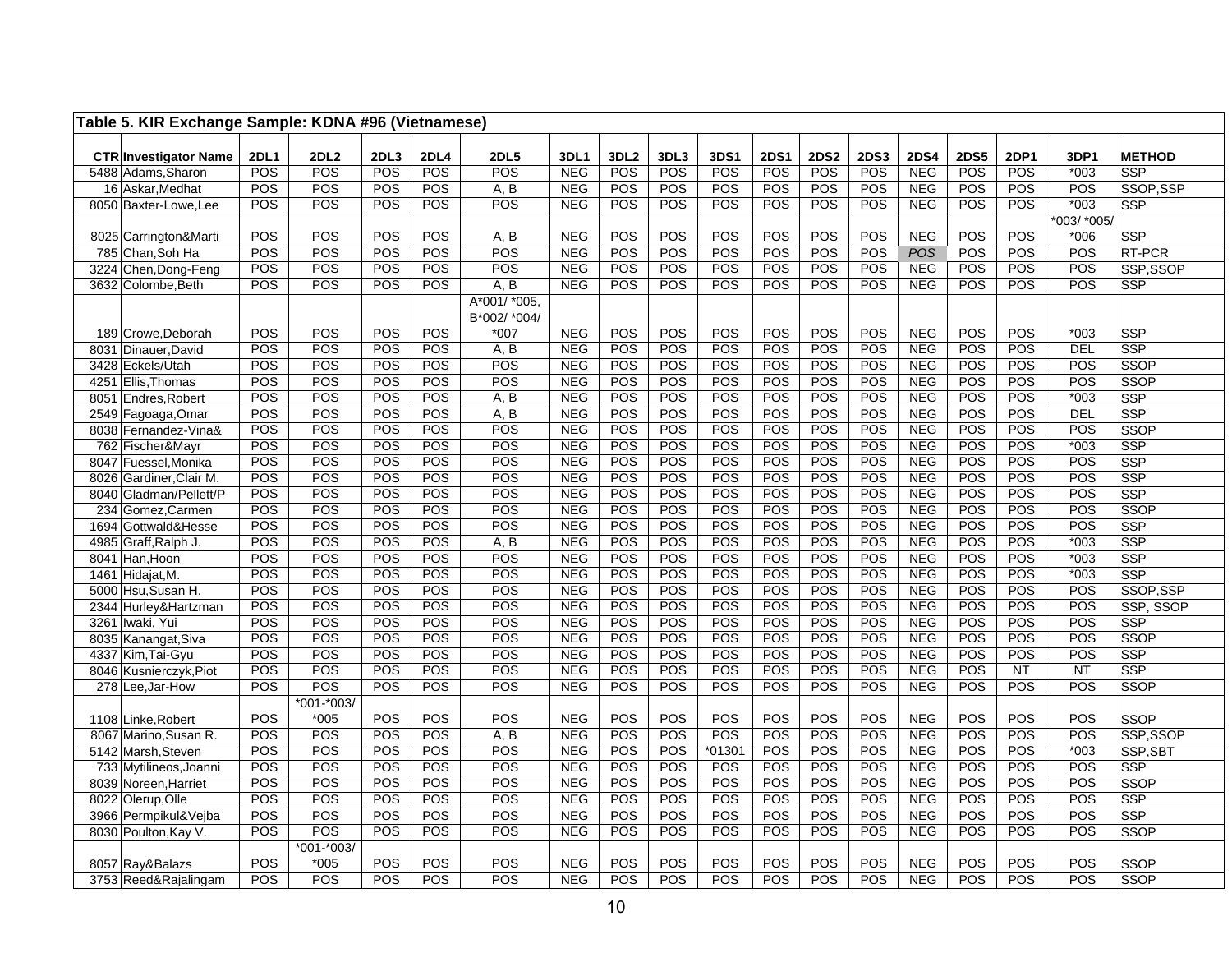| Table 5. KIR Exchange Sample: KDNA #96 (Vietnamese) |                          |                          |                  |                          |                               |                          |                  |                         |                          |                   |             |             |             |                          |                          |                     |               |
|-----------------------------------------------------|--------------------------|--------------------------|------------------|--------------------------|-------------------------------|--------------------------|------------------|-------------------------|--------------------------|-------------------|-------------|-------------|-------------|--------------------------|--------------------------|---------------------|---------------|
| <b>CTR Investigator Name</b>                        | <b>2DL1</b>              | <b>2DL2</b>              | 2DL <sub>3</sub> | <b>2DL4</b>              | <b>2DL5</b>                   | 3DL1                     | 3DL <sub>2</sub> | 3DL3                    | 3DS1                     | <b>2DS1</b>       | <b>2DS2</b> | <b>2DS3</b> | <b>2DS4</b> | <b>2DS5</b>              | <b>2DP1</b>              | 3DP1                | <b>METHOD</b> |
| 8060 Rost&Klein                                     | POS                      | <b>POS</b>               | <b>POS</b>       | POS                      | POS                           | <b>NEG</b>               | POS              | POS                     | POS                      | <b>POS</b>        | POS         | <b>POS</b>  | <b>NEG</b>  | POS                      | POS                      | POS                 | <b>SSOP</b>   |
| 3410 Schroeder, M.L.                                | POS                      | <b>POS</b>               | POS              | <b>POS</b>               | A, B                          | <b>NEG</b>               | POS              | POS                     | POS                      | <b>POS</b>        | <b>POS</b>  | POS         | <b>NEG</b>  | POS                      | POS                      | $*003$              | <b>SSP</b>    |
| 1426 Senitzer, David                                | <b>POS</b>               | <b>POS</b>               | <b>POS</b>       | <b>POS</b>               | A*005, B*006                  | <b>NEG</b>               | POS              | <b>POS</b>              | <b>POS</b>               | POS               | <b>POS</b>  | <b>POS</b>  | <b>NEG</b>  | <b>POS</b>               | <b>POS</b>               | <b>POS</b>          | MULTIPLEX SSP |
| 791 Stasnty, Peter                                  | <b>POS</b>               | <b>POS</b>               | <b>POS</b>       | POS                      | A, B                          | <b>NEG</b>               | POS              | <b>POS</b>              | <b>POS</b>               | <b>POS</b>        | POS         | POS         | <b>NEG</b>  | <b>POS</b>               | <b>POS</b>               | $*003$              | <b>SSP</b>    |
|                                                     |                          |                          |                  |                          | $A*001/$ *005,<br>B*002-*004/ |                          |                  |                         |                          |                   |             |             |             |                          |                          | *003/ *005/         |               |
| 769 Tavoularis, Sofia                               | <b>POS</b>               | <b>POS</b>               | <b>POS</b>       | POS                      | $*006 - 011$                  | <b>NEG</b>               | <b>POS</b>       | <b>POS</b>              | <b>POS</b>               | <b>POS</b>        | POS         | <b>POS</b>  | <b>NEG</b>  | <b>POS</b>               | POS                      | $*006$              | SSOP.SSP      |
| 230 Thoni, Deborah                                  | <b>POS</b>               | <b>POS</b>               | <b>POS</b>       | <b>POS</b>               | POS                           | <b>NEG</b>               | POS              | POS                     | <b>POS</b>               | POS               | POS         | POS         | <b>NEG</b>  | <b>POS</b>               | <b>POS</b>               | POS                 | <b>SSOP</b>   |
|                                                     |                          |                          |                  |                          | B*002-*004/                   |                          |                  |                         |                          |                   |             |             |             |                          |                          | $*00301/$           |               |
| 747 Tiercy, Jean-Marie                              | <b>POS</b>               | <b>POS</b>               | <b>POS</b>       | POS                      | *006/ *007                    | <b>NEG</b>               | <b>POS</b>       | <b>POS</b>              | <b>POS</b>               | <b>POS</b>        | POS         | POS         | <b>NEG</b>  | <b>POS</b>               | POS                      | *00302              | <b>SSP</b>    |
| 5451 Tilanus, Marcel                                | <b>POS</b>               | <b>POS</b>               | <b>POS</b>       | <b>POS</b>               | <b>POS</b>                    | <b>NEG</b>               | POS              | POS                     | <b>POS</b>               | POS               | POS         | POS         | <b>NEG</b>  | <b>POS</b>               | POS                      | POS                 | SSOP          |
| 4021 Trachtenberg, Eliz                             | POS                      | <b>POS</b>               | <b>POS</b>       | POS                      | POS                           | <b>NEG</b>               | POS              | POS                     | POS                      | POS               | POS         | POS         | <b>POS</b>  | POS                      | POS                      | <b>POS</b>          | <b>SSP</b>    |
| 8024 Trowsdale, John                                | <b>POS</b>               | <b>POS</b>               | <b>POS</b>       | <b>NT</b>                | POS                           | <b>NEG</b>               | <b>NT</b>        | <b>NT</b>               | POS                      | POS               | POS         | <b>POS</b>  | <b>NEG</b>  | <b>POS</b>               | POS                      | <b>DEL</b>          | <b>SSP</b>    |
|                                                     |                          |                          |                  |                          | A*001/ *005,<br>B*002-*004/   |                          |                  |                         |                          | $*002-$           |             |             |             |                          |                          |                     |               |
| 5462 Turner, E.V.                                   | POS                      | POS                      | <b>POS</b>       | <b>POS</b>               | $*006$                        | <b>NEG</b>               | POS              | <b>POS</b>              | <b>POS</b>               | $*004$            | <b>POS</b>  | POS         | <b>NEG</b>  | <b>POS</b>               | POS                      | <b>POS</b>          | <b>SSOP</b>   |
| 8053 Tyan, Dolly                                    | <b>POS</b><br><b>POS</b> | <b>POS</b><br>POS        | POS              | <b>POS</b><br><b>NT</b>  | A, B                          | <b>NEG</b>               | POS              | <b>POS</b><br><b>NT</b> | <b>POS</b>               | POS               | POS         | POS         | <b>NEG</b>  | <b>POS</b><br><b>POS</b> | <b>POS</b><br><b>NT</b>  | $*003$<br><b>NT</b> | <b>SSP</b>    |
| 8028 Uhrberg, Markus                                |                          |                          | <b>POS</b>       |                          | POS                           | <b>NEG</b>               | POS              |                         | <b>POS</b>               | POS               | POS         | <b>POS</b>  | <b>NEG</b>  |                          |                          |                     | <b>SSP</b>    |
| 3775 Vidan-Jeras, Blan                              | <b>POS</b><br>POS        | <b>POS</b><br><b>POS</b> | <b>POS</b>       | <b>POS</b><br><b>POS</b> | A, B                          | <b>NEG</b>               | POS              | POS                     | <b>POS</b>               | POS<br><b>POS</b> | POS         | POS         | <b>NEG</b>  | <b>POS</b>               | <b>POS</b><br><b>POS</b> | POS                 | <b>SSP</b>    |
| 8023 Vilches, Carlos                                | <b>POS</b>               | <b>POS</b>               | <b>POS</b>       |                          | POS                           | <b>NEG</b><br><b>NEG</b> | POS              | <b>POS</b>              | <b>POS</b><br><b>POS</b> |                   | POS         | <b>POS</b>  | <b>NEG</b>  | <b>POS</b>               |                          | <b>DEL</b>          | <b>SSP</b>    |
| 705 Watkins, David I.                               | POS                      | <b>POS</b>               | <b>POS</b>       | POS                      | A, B                          |                          | POS              | POS                     |                          | <b>POS</b>        | POS         | POS         | <b>NEG</b>  | POS                      | POS                      | <b>DEL</b><br>POS   | <b>SSP</b>    |
| 3186 Watson.Narelle                                 |                          |                          | POS              | POS                      | POS                           | <b>NEG</b>               | POS              | <b>POS</b>              | <b>POS</b>               | POS               | POS         | <b>POS</b>  | <b>NEG</b>  | <b>POS</b>               | POS                      |                     | <b>SSP</b>    |
| 124 Witt, Campbell                                  | <b>POS</b>               | <b>POS</b>               | <b>POS</b>       | <b>POS</b>               | POS                           | <b>NEG</b>               | POS              | POS                     | POS                      | POS               | POS         | POS         | <b>NEG</b>  | <b>POS</b>               | <b>NT</b>                | <b>NT</b>           | MULTIPLEX SSP |
| 1466 Yu, Neng                                       | <b>POS</b>               | <b>POS</b>               | <b>POS</b>       | <b>POS</b>               | POS                           | <b>NEG</b>               | POS              | POS                     | POS                      | <b>POS</b>        | POS         | POS         | <b>NEG</b>  | <b>POS</b>               | <b>POS</b>               | POS                 | SSOP          |
| 5282 Yu.Nena                                        | <b>POS</b>               | <b>POS</b>               | <b>POS</b>       | <b>POS</b>               | POS                           | <b>NEG</b>               | POS              | POS                     | POS                      | <b>POS</b>        | POS         | POS         | <b>NEG</b>  | <b>POS</b>               | <b>POS</b>               | POS                 | <b>SSP</b>    |
| 713 Zachary, Andrea                                 | <b>POS</b>               | <b>POS</b>               | POS              | <b>POS</b>               | A, B                          | <b>NEG</b>               | POS              | <b>POS</b>              | POS                      | POS               | POS         | POS         | <b>NEG</b>  | POS                      | POS                      | $*003$              | <b>SSP</b>    |